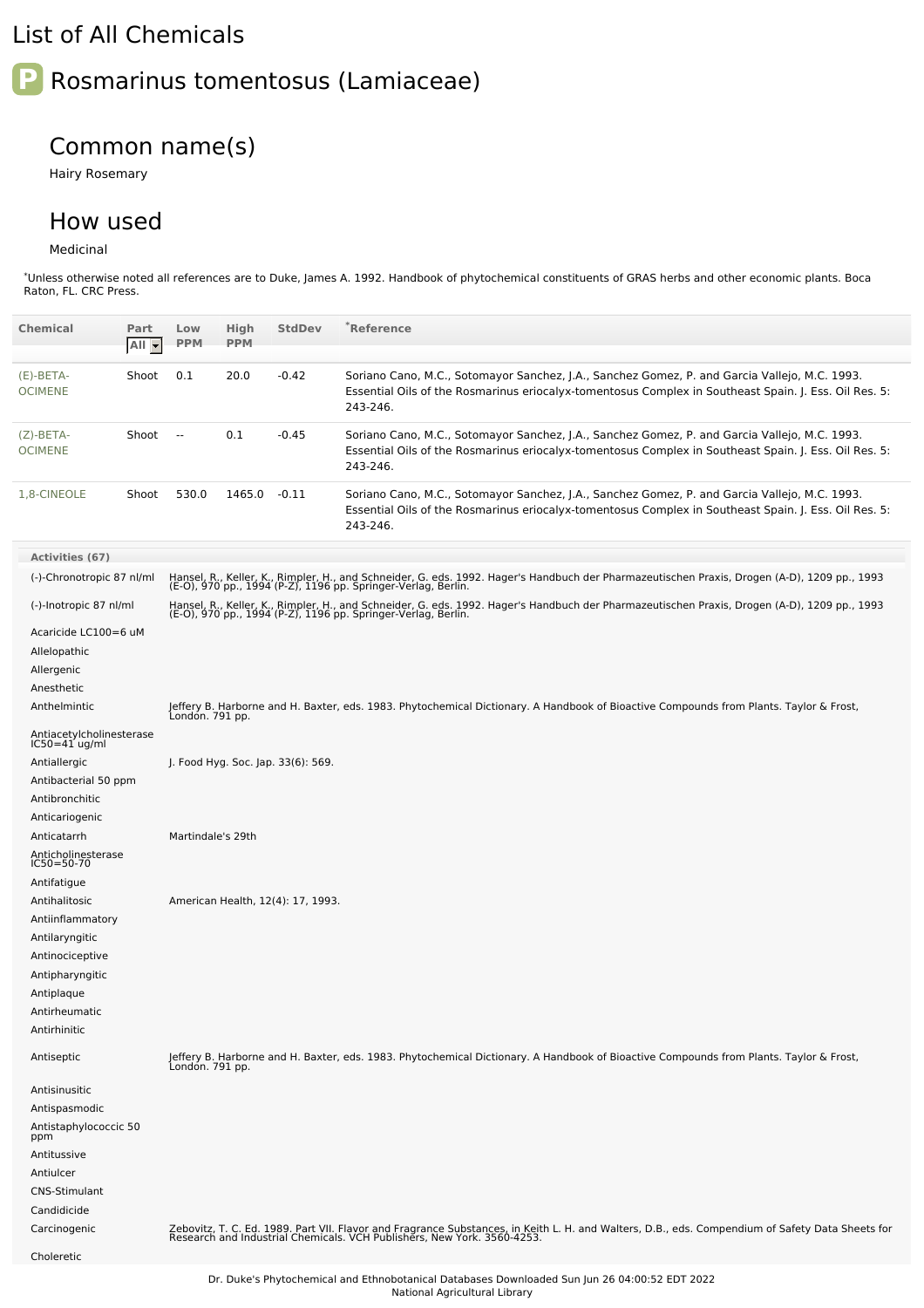| Convulsant                           |                                            |                                                                                                                                                                                                                    |
|--------------------------------------|--------------------------------------------|--------------------------------------------------------------------------------------------------------------------------------------------------------------------------------------------------------------------|
| Counterirritant                      | Martindale's 29th                          |                                                                                                                                                                                                                    |
| Cytochrome-P450-<br>Inducer          |                                            |                                                                                                                                                                                                                    |
| Decongestant                         |                                            |                                                                                                                                                                                                                    |
| Degranulant 0.3 ul/ml                |                                            |                                                                                                                                                                                                                    |
| Dentifrice                           | Martindale's 29th                          |                                                                                                                                                                                                                    |
| Edemagenic inj                       |                                            |                                                                                                                                                                                                                    |
| Expectorant                          | Londón. 791 pp.                            | Jeffery B. Harborne and H. Baxter, eds. 1983. Phytochemical Dictionary. A Handbook of Bioactive Compounds from Plants. Taylor & Frost,                                                                             |
| FLavor FEMA 1-200                    |                                            | Aloe Research Council - Duke writeup of non-peer reviewd book by Coats and draft by Henry                                                                                                                          |
| Fungicide                            |                                            |                                                                                                                                                                                                                    |
| Gastroprotective                     |                                            |                                                                                                                                                                                                                    |
| Gram(+)icide                         |                                            |                                                                                                                                                                                                                    |
| Gram(-)icide                         |                                            |                                                                                                                                                                                                                    |
| Hepatotonic                          |                                            |                                                                                                                                                                                                                    |
| Herbicide IC50=78 uM                 | pp.                                        | Keeler, R.F. and Tu, A.T. eds. 1991. Toxicology of Plant and Fungal Compounds. (Handbook of Natural Toxins Vol. 6) Marcel Dekker, Inc. NY. 665                                                                     |
| Hypotensive                          |                                            |                                                                                                                                                                                                                    |
| Inflammatory inj                     |                                            |                                                                                                                                                                                                                    |
| Insectifuge                          |                                            |                                                                                                                                                                                                                    |
| Irritant                             |                                            | Rinzler, C. A. 1990. The Complete Book of Herbs, Spices and Condiments. Facts on File, New York. 199 pp.                                                                                                           |
| Myorelaxant                          |                                            | Newall, C. A., Anderson, L. A. and Phillipson, J. D. 1996. Herbal Medicine - A Guide for Health-care Professionals. The Pharmaceutical Press,<br>London. 296pp.                                                    |
| Nematicide                           |                                            | Nigg, H.N. and Seigler, D.S., eds. 1992. Phytochemical Resources for Medicine and Agriculture. Plenum Press, New York. 445 pp.                                                                                     |
| Neurotoxic                           |                                            |                                                                                                                                                                                                                    |
| P450-Inducer                         |                                            |                                                                                                                                                                                                                    |
| Pediculicide 2.3 x<br>pyrethrin      |                                            |                                                                                                                                                                                                                    |
| Perfume                              |                                            | Aloe Research Council - Duke writeup of non-peer reviewd book by Coats and draft by Henry                                                                                                                          |
| Pesticide                            |                                            |                                                                                                                                                                                                                    |
| Rubefacient                          | Martindale's 29th                          |                                                                                                                                                                                                                    |
| Secretogogue                         |                                            |                                                                                                                                                                                                                    |
| Sedative                             |                                            |                                                                                                                                                                                                                    |
| Spasmogenic                          |                                            |                                                                                                                                                                                                                    |
| Surfactant                           |                                            |                                                                                                                                                                                                                    |
| Testosterone-<br>Hydroxylase-Inducer |                                            |                                                                                                                                                                                                                    |
| Transdermal                          |                                            |                                                                                                                                                                                                                    |
| Trichomonicide                       |                                            |                                                                                                                                                                                                                    |
| LD100=1,000 ug/ml                    |                                            |                                                                                                                                                                                                                    |
| ALPHA-<br>Shoot<br>HUMULENE          | 0.1<br>$-0.42$<br>$\overline{\phantom{a}}$ | Soriano Cano, M.C., Sotomayor Sanchez, J.A., Sanchez Gomez, P. and Garcia Vallejo, M.C. 1993.<br>Essential Oils of the Rosmarinus eriocalyx-tomentosus Complex in Southeast Spain. J. Ess. Oil Res. 5:<br>243-246. |
| <b>Activities (2)</b>                |                                            |                                                                                                                                                                                                                    |
| Antitumor                            |                                            |                                                                                                                                                                                                                    |
|                                      |                                            | Zheng, G-Q., Kenney, P.M., and Lam, L.K.T. Sesquiterpenes From Clove (Eugenia caryophyllata) As Potential Anticarcinogenic Agents. Journal of Natural<br>Products 55(7): 999-1003, 1992.                           |
|                                      |                                            | Perfumery Jeffery B. Harborne and H. Baxter, eds. 1983. Phytochemical Dictionary. A Handbook of Bioactive Compounds from Plants. Taylor & Frost, London. 791 pp.                                                   |
| ALPHA-<br>Shoot<br>PHELLANDRENE      | 0.1<br>10.0<br>$-0.28$                     | Soriano Cano, M.C., Sotomayor Sanchez, J.A., Sanchez Gomez, P. and Garcia Vallejo, M.C. 1993.<br>Essential Oils of the Rosmarinus eriocalyx-tomentosus Complex in Southeast Spain. J. Ess. Oil Res. 5:<br>243-246. |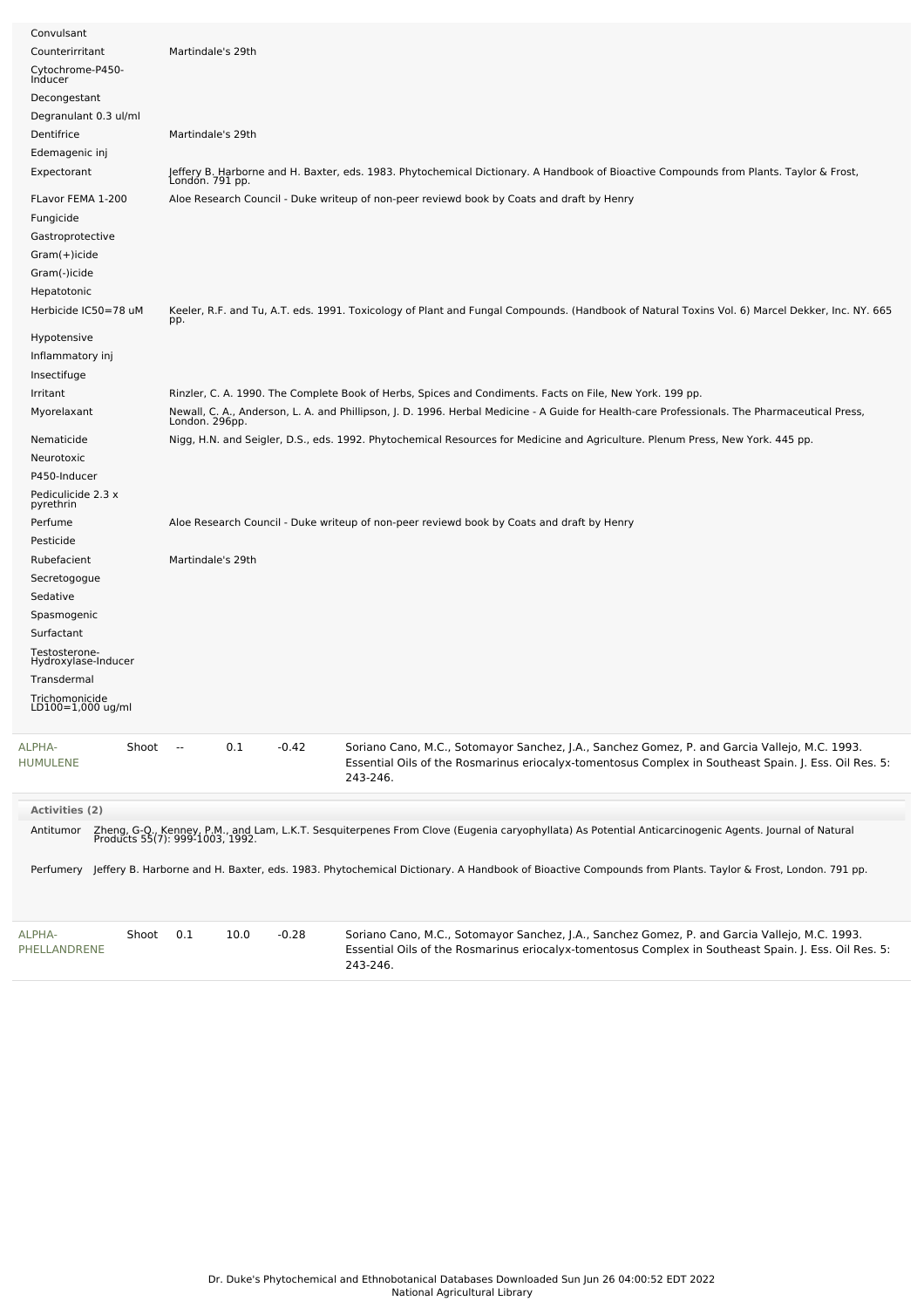| Activities (11)        |                                                                                                                                                                                                                                   |
|------------------------|-----------------------------------------------------------------------------------------------------------------------------------------------------------------------------------------------------------------------------------|
| Antibacterial          | Wright,C.W.(Ed)2002.Medicinal&Aromatic Plants-Industrial Profiles.Artemisia.344pp.Maffei,M.(Ed)2002.Vetiveria.The Genus<br>Vetiveria.Taylor&Francis.NY,NY.191pp.Southwell,I.,Lowe,R.(Eds)1999.Tea Tree.The Genus Melaleuca.Harwoo |
| Antistaphylococcic     | Wright,C.W.(Ed)2002.Medicinal&Aromatic Plants-Industrial Profiles.Artemisia.344pp.Maffei,M.(Ed)2002.Vetiveria.The Genus<br>Vetiveria.Taylor&Francis.NY,NY.191pp.Southwell,I.,Lowe,R.(Eds)1999.Tea Tree.The Genus Melaleuca.Harwoo |
| Dermal                 | Jeffery B. Harborne and H. Baxter, eds. 1983. Phytochemical Dictionary. A Handbook of Bioactive Compounds from Plants. Taylor & Frost, London. 791<br>pp.                                                                         |
| Emetic                 |                                                                                                                                                                                                                                   |
| FLavor FEMA 10-<br>130 | Aloe Research Council - Duke writeup of non-peer reviewd book by Coats and draft by Henry                                                                                                                                         |
| Fungicide              | Hansel, R., Keller, K., Rimpler, H., and Schneider, G. eds. 1992. Hager's Handbuch der Pharmazeutischen Praxis, Drogen (A-D), 1209 pp., 1993 (E-O),<br>970 pp., 1994 (P-Z), 1196 pp. Springer-Verlag, Berlin.                     |
| Insectiphile           | Pakistan Encyclopedia Planta Medica. 1986.                                                                                                                                                                                        |
| Irritant               | Jeffery B. Harborne and H. Baxter, eds. 1983. Phytochemical Dictionary. A Handbook of Bioactive Compounds from Plants. Taylor & Frost, London. 791<br>pp.                                                                         |
| Laxative               |                                                                                                                                                                                                                                   |
| Perfumery              | Jeffery B. Harborne and H. Baxter, eds. 1983. Phytochemical Dictionary. A Handbook of Bioactive Compounds from Plants. Taylor & Frost, London. 791<br>pp.                                                                         |
| Pesticide              |                                                                                                                                                                                                                                   |

[ALPHA-PINENE](file:///phytochem/chemicals/show/3626) Shoot 665.0 2830.0 0.13 Soriano Cano, M.C., Sotomayor Sanchez, J.A., Sanchez Gomez, P. and Garcia Vallejo, M.C. 1993. Essential Oils of the Rosmarinus eriocalyx-tomentosus Complex in Southeast Spain. J. Ess. Oil Res. 5: 243-246.

| <b>Activities (28)</b>              |                                                                                                                                                       |                                                                                                                                                                                                                    |  |  |  |  |  |  |
|-------------------------------------|-------------------------------------------------------------------------------------------------------------------------------------------------------|--------------------------------------------------------------------------------------------------------------------------------------------------------------------------------------------------------------------|--|--|--|--|--|--|
| Allelochemic                        |                                                                                                                                                       |                                                                                                                                                                                                                    |  |  |  |  |  |  |
| Allergenic                          |                                                                                                                                                       |                                                                                                                                                                                                                    |  |  |  |  |  |  |
| Antiacne                            |                                                                                                                                                       |                                                                                                                                                                                                                    |  |  |  |  |  |  |
| Antibacterial                       |                                                                                                                                                       |                                                                                                                                                                                                                    |  |  |  |  |  |  |
| Antifeedant                         |                                                                                                                                                       |                                                                                                                                                                                                                    |  |  |  |  |  |  |
| Antiflu                             | Economic & Medicinal Plant Research, 5: 195.                                                                                                          |                                                                                                                                                                                                                    |  |  |  |  |  |  |
| Antiinflammatory 500 mg/kg          |                                                                                                                                                       |                                                                                                                                                                                                                    |  |  |  |  |  |  |
| Antipneumonic                       |                                                                                                                                                       |                                                                                                                                                                                                                    |  |  |  |  |  |  |
| Antiseptic                          |                                                                                                                                                       |                                                                                                                                                                                                                    |  |  |  |  |  |  |
| Antispasmodic                       |                                                                                                                                                       |                                                                                                                                                                                                                    |  |  |  |  |  |  |
| Antistaphylococcic                  |                                                                                                                                                       |                                                                                                                                                                                                                    |  |  |  |  |  |  |
| Antiviral                           | Economic & Medicinal Plant Research, 5: 195.                                                                                                          |                                                                                                                                                                                                                    |  |  |  |  |  |  |
| Cancer-Preventive                   |                                                                                                                                                       | Stitt, P. A. Why George Should Eat Broccoli. Dougherty Co, Milwaukee, WI, 1990, 399 pp.                                                                                                                            |  |  |  |  |  |  |
| Coleoptophile                       |                                                                                                                                                       |                                                                                                                                                                                                                    |  |  |  |  |  |  |
| Expectorant                         |                                                                                                                                                       | Michael Castleman 1991. The Healing Herbs. Rodale Press, Emmaus, PA 436 pp.                                                                                                                                        |  |  |  |  |  |  |
| FLavor FEMA 15-150                  |                                                                                                                                                       | Aloe Research Council - Duke writeup of non-peer reviewd book by Coats and draft by Henry                                                                                                                          |  |  |  |  |  |  |
| Herbicide IC50=30 uM                | Keeler, R.F. and Tu, A.T. eds. 1991. Toxicology of Plant and Fungal Compounds. (Handbook of Natural Toxins Vol. 6) Marcel Dekker, Inc.<br>NY. 665 pp. |                                                                                                                                                                                                                    |  |  |  |  |  |  |
| Insecticide 0.82 uM/fly             |                                                                                                                                                       |                                                                                                                                                                                                                    |  |  |  |  |  |  |
| Insectifuge 50 ppm                  |                                                                                                                                                       |                                                                                                                                                                                                                    |  |  |  |  |  |  |
| Insectiphile                        | J. Stored. Prod. Res., 22:141, 1986.                                                                                                                  |                                                                                                                                                                                                                    |  |  |  |  |  |  |
| Irritant                            | Londón. 791 pp.                                                                                                                                       | Jeffery B. Harborne and H. Baxter, eds. 1983. Phytochemical Dictionary. A Handbook of Bioactive Compounds from Plants. Taylor & Frost,                                                                             |  |  |  |  |  |  |
| P450-2B1-Inhibitor<br>IC50=0.087 uM |                                                                                                                                                       |                                                                                                                                                                                                                    |  |  |  |  |  |  |
| Perfumery                           |                                                                                                                                                       | Aloe Research Council - Duke writeup of non-peer reviewd book by Coats and draft by Henry                                                                                                                          |  |  |  |  |  |  |
| Pesticide                           |                                                                                                                                                       |                                                                                                                                                                                                                    |  |  |  |  |  |  |
| Sedative                            | Lawrence Review of Natural Products, Jun-90.                                                                                                          |                                                                                                                                                                                                                    |  |  |  |  |  |  |
| Spasmogenic                         |                                                                                                                                                       |                                                                                                                                                                                                                    |  |  |  |  |  |  |
| Tranquilizer                        | Lawrence Review of Natural Products, Jun-90.                                                                                                          |                                                                                                                                                                                                                    |  |  |  |  |  |  |
| Transdermal                         |                                                                                                                                                       |                                                                                                                                                                                                                    |  |  |  |  |  |  |
| Shoot<br>ALPHA-<br><b>TERPINENE</b> | 16.0<br>40.0<br>$-0.37$                                                                                                                               | Soriano Cano, M.C., Sotomayor Sanchez, J.A., Sanchez Gomez, P. and Garcia Vallejo, M.C. 1993.<br>Essential Oils of the Rosmarinus eriocalyx-tomentosus Complex in Southeast Spain. J. Ess. Oil Res. 5:<br>243-246. |  |  |  |  |  |  |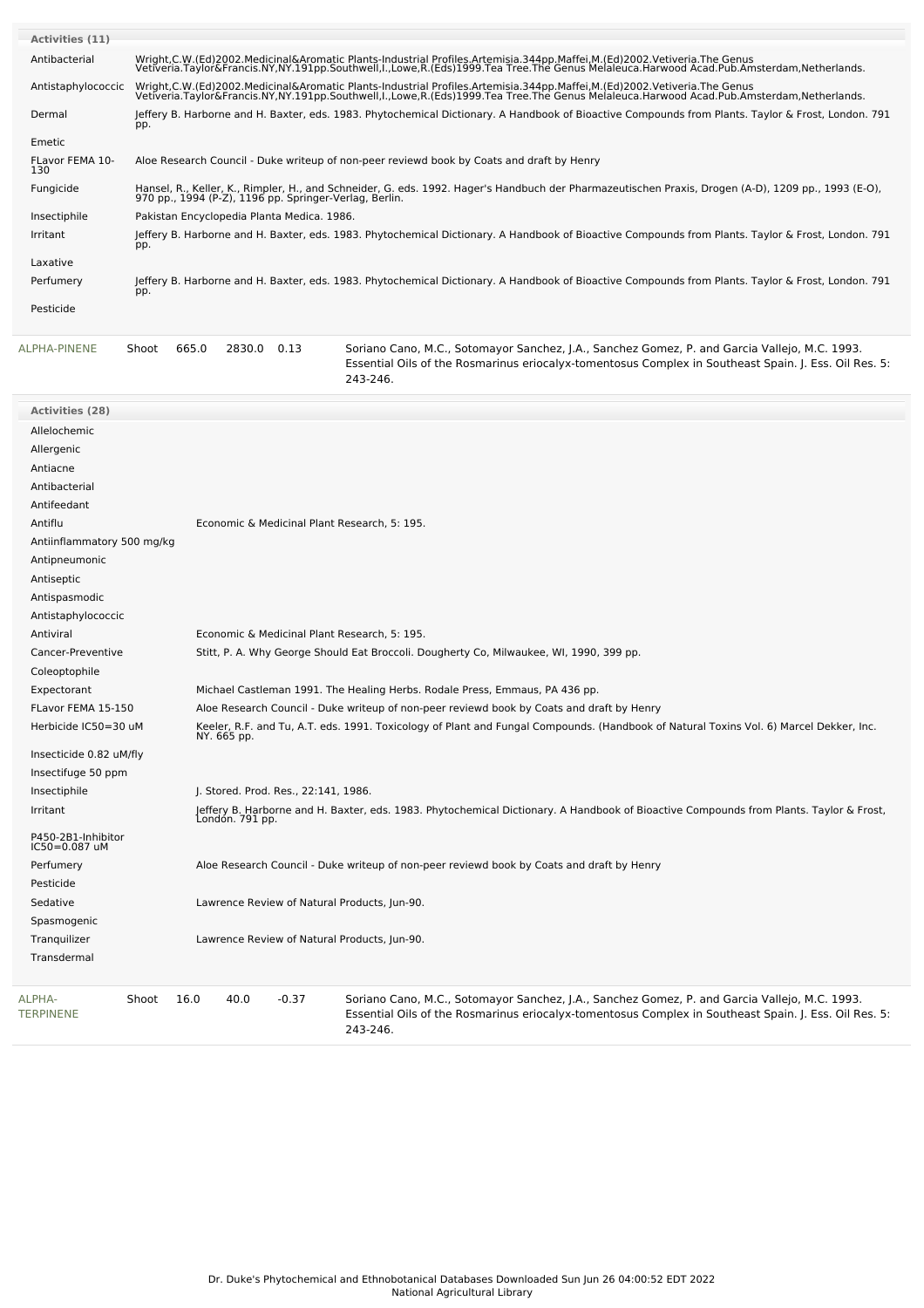| <b>Activities (13)</b>                                                                  |                                   |                |                                                                                           |         |                                                                                                                                                                                                                                    |  |  |  |  |
|-----------------------------------------------------------------------------------------|-----------------------------------|----------------|-------------------------------------------------------------------------------------------|---------|------------------------------------------------------------------------------------------------------------------------------------------------------------------------------------------------------------------------------------|--|--|--|--|
| ACE-Inhibitor 100 ug/ml (weak<br>activity)                                              |                                   |                |                                                                                           |         |                                                                                                                                                                                                                                    |  |  |  |  |
| Acaricide<br>ug/ml                                                                      | Aldose-Reductase-Inhibitor 100    |                | $(20): 95-101.$                                                                           |         | Okamura, K., Iwakami, S., Matsunaga, T. 1992. Biological Activity of Monoterpenes from Trees. Toyama-Ken Yakuji Kenkyusho Nenpo,                                                                                                   |  |  |  |  |
|                                                                                         | Antiacetylcholinesterase IC50=1.0 |                |                                                                                           |         |                                                                                                                                                                                                                                    |  |  |  |  |
| mМ<br>Antinitrosaminic<br>Antispasmodic<br>FLavor FEMA 1-40<br>Insecticide 0.86 uM/fly  |                                   |                | Aloe Research Council - Duke writeup of non-peer reviewd book by Coats and draft by Henry |         |                                                                                                                                                                                                                                    |  |  |  |  |
| Insectifuge<br>P450-2B1-Inhibitor IC50=0.76 uM<br>Perfumery<br>Pesticide<br>Spasmogenic |                                   |                |                                                                                           |         | Aloe Research Council - Duke writeup of non-peer reviewd book by Coats and draft by Henry                                                                                                                                          |  |  |  |  |
| ALPHA-<br><b>TERPINEOL</b>                                                              | Shoot                             | 8.0            | 90.0                                                                                      | $-0.19$ | Soriano Cano, M.C., Sotomayor Sanchez, J.A., Sanchez Gomez, P. and Garcia Vallejo, M.C. 1993.<br>Essential Oils of the Rosmarinus eriocalyx-tomentosus Complex in Southeast Spain. J. Ess. Oil Res. 5:<br>243-246.                 |  |  |  |  |
| <b>Activities (23)</b>                                                                  |                                   |                |                                                                                           |         |                                                                                                                                                                                                                                    |  |  |  |  |
| ACE-Inhibitor 100<br>ug/ml (weak<br>activity)                                           |                                   |                |                                                                                           |         |                                                                                                                                                                                                                                    |  |  |  |  |
| Aldose-Reductase-<br>Inhibitor 100 ug/ml                                                |                                   |                |                                                                                           |         | Okamura, K., Iwakami, S., Matsunaga, T. 1992. Biological Activity of Monoterpenes from Trees. Toyama-Ken Yakuji Kenkyusho Nenpo, (20): 95-101.                                                                                     |  |  |  |  |
| Allelopathic<br>Antiacne                                                                |                                   |                |                                                                                           |         | Wright,C.W.(Ed)2002.Medicinal&Aromatic Plants-Industrial Profiles.Artemisia.344pp.Maffei,M.(Ed)2002.Vetiveria.The Genus<br>Vetiveria.Taylor&Francis.NY,NY.191pp.Southwell,I.,Lowe,R.(Eds)1999.Tea Tree.The Genus Melaleuca.Harwoo  |  |  |  |  |
| Antibacterial<br>$MIC=800-1,600$<br>ug/ml                                               |                                   | 41: 1102-1105. |                                                                                           |         | Muroi, H. and Kubo, I. 1993. Combination Effects of Antibacterial Compounds in Green Tea Flavor against Streptococcus mutans. J. Agric. Food Chem.                                                                                 |  |  |  |  |
| Anticancer<br>Anticariogenic                                                            |                                   |                |                                                                                           |         | Joseph, J., Nadeau, D. and Underwood, A. 2001. The Color Code. Hyperion, NY.<br>Muroi, H. and Kubo, I. 1993. Combination Effects of Antibacterial Compounds in Green Tea Flavor against Streptococcus mutans. J. Agric. Food Chem. |  |  |  |  |
| MIC=800-1,600<br>ug/ml                                                                  |                                   | 41: 1102-1105. |                                                                                           |         |                                                                                                                                                                                                                                    |  |  |  |  |
| Antiinflammatory<br>Antiproliferant                                                     |                                   |                |                                                                                           |         |                                                                                                                                                                                                                                    |  |  |  |  |
| Antiseptic<br>Cicatrizant                                                               | 791 pp.                           |                |                                                                                           |         | Jeffery B. Harborne and H. Baxter, eds. 1983. Phytochemical Dictionary. A Handbook of Bioactive Compounds from Plants. Taylor & Frost, London.                                                                                     |  |  |  |  |
| ED50=240 ug/g<br>mus                                                                    |                                   |                |                                                                                           |         |                                                                                                                                                                                                                                    |  |  |  |  |
| FLavor FEMA 5-40<br>Insecticide 1.29<br>uM/fly                                          |                                   |                |                                                                                           |         | Aloe Research Council - Duke writeup of non-peer reviewd book by Coats and draft by Henry                                                                                                                                          |  |  |  |  |
| Interleukin-6-<br>Inhibitor                                                             |                                   |                |                                                                                           |         |                                                                                                                                                                                                                                    |  |  |  |  |
| Mosquitofuge ><br>Deet <sup>®</sup><br>Motor-Depressant                                 |                                   |                |                                                                                           |         |                                                                                                                                                                                                                                    |  |  |  |  |
| Nematicide MLC=1                                                                        |                                   |                | Shoyakugaku Zasshi, 44: 183.                                                              |         | Buchbauer et al, e.g.Buchbauer et al,1993.Therapeutic properties of essential oils and fragrances. Chap.12 in Teranishi,R, Buttery,R.G and<br>Sugisawa,H. Eds. Bioactive Volatile Compounds from Plants. ACS Symposium Series 525  |  |  |  |  |
| mg/ml<br>Perfumery                                                                      |                                   |                |                                                                                           |         | Jeffery B. Harborne and H. Baxter, eds. 1983. Phytochemical Dictionary. A Handbook of Bioactive Compounds from Plants. Taylor & Frost, London.                                                                                     |  |  |  |  |
| Pesticide                                                                               | 791 pp.                           |                |                                                                                           |         |                                                                                                                                                                                                                                    |  |  |  |  |
| Sedative                                                                                |                                   |                |                                                                                           |         | Buchbauer et al, e.g.Buchbauer et al,1993.Therapeutic properties of essential oils and fragrances. Chap.12 in Teranishi,R, Buttery,R.G and<br>Sugisawa,H. Eds. Bioactive Volatile Compounds from Plants. ACS Symposium Series 525  |  |  |  |  |
| Termiticide<br>IC100=5 mg/g                                                             |                                   |                |                                                                                           |         |                                                                                                                                                                                                                                    |  |  |  |  |
| Transdermal                                                                             |                                   |                |                                                                                           |         |                                                                                                                                                                                                                                    |  |  |  |  |
| Vulnerary<br>ED50=240 ug/g<br>mus                                                       |                                   |                |                                                                                           |         |                                                                                                                                                                                                                                    |  |  |  |  |
| ALPHA-THUJENE                                                                           | Shoot                             | 16.0           | 30.0                                                                                      | $-0.02$ | Soriano Cano, M.C., Sotomayor Sanchez, J.A., Sanchez Gomez, P. and Garcia Vallejo, M.C. 1993.<br>Essential Oils of the Rosmarinus eriocalyx-tomentosus Complex in Southeast Spain. J. Ess. Oil Res. 5:<br>243-246.                 |  |  |  |  |
| BETA-<br>CARYOPHYLLENE                                                                  | Shoot                             | 55.0           | 355.0                                                                                     | 0.31    | Soriano Cano, M.C., Sotomayor Sanchez, J.A., Sanchez Gomez, P. and Garcia Vallejo, M.C. 1993.<br>Essential Oils of the Rosmarinus eriocalyx-tomentosus Complex in Southeast Spain. J. Ess. Oil Res. 5:<br>243-246.                 |  |  |  |  |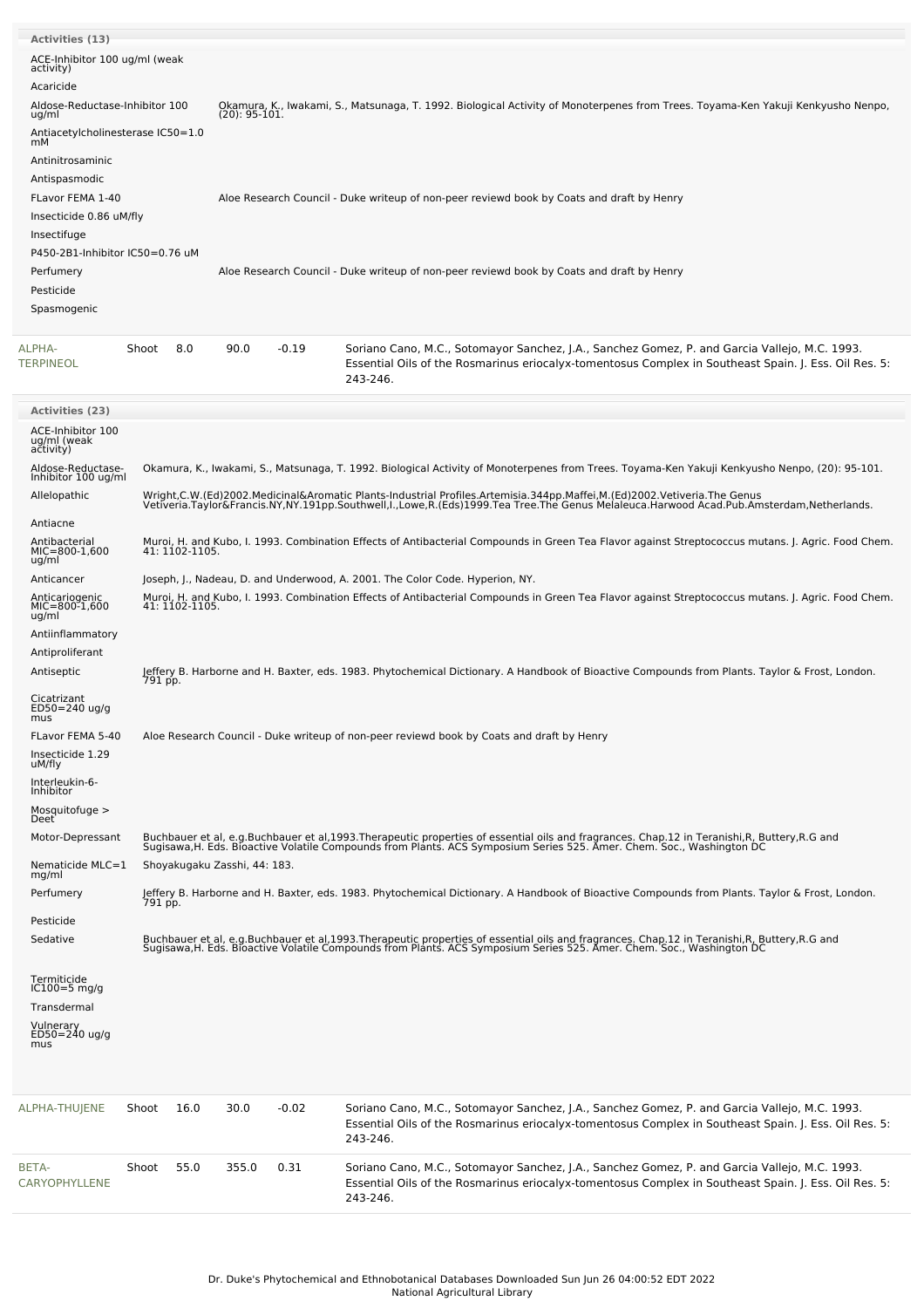[BETA-PINENE](file:///phytochem/chemicals/show/4706) Shoot 90.0 295.0 -0.1 Soriano Cano, M.C., Sotomayor Sanchez, J.A., Sanchez Gomez, P. and Garcia Vallejo, M.C. 1993. Essential Oils of the Rosmarinus eriocalyx-tomentosus Complex in Southeast Spain. J. Ess. Oil Res. 5: 243-246.

| <b>Activities (13)</b> |                                                                                                                                                                                                                                                       |  |  |  |  |  |
|------------------------|-------------------------------------------------------------------------------------------------------------------------------------------------------------------------------------------------------------------------------------------------------|--|--|--|--|--|
| Allergenic             |                                                                                                                                                                                                                                                       |  |  |  |  |  |
| Antiinflammatory       |                                                                                                                                                                                                                                                       |  |  |  |  |  |
| Antiseptic             | Leung, A. Y. and Foster, S. 1995. Encyclopedia of Common Natural Ingredients 2nd Ed. John Wiley & Sons, New York. 649 pp.                                                                                                                             |  |  |  |  |  |
| Antispasmodic          |                                                                                                                                                                                                                                                       |  |  |  |  |  |
|                        |                                                                                                                                                                                                                                                       |  |  |  |  |  |
| Candidicide            |                                                                                                                                                                                                                                                       |  |  |  |  |  |
| FLavor FEMA 15-<br>600 | Aloe Research Council - Duke writeup of non-peer reviewd book by Coats and draft by Henry                                                                                                                                                             |  |  |  |  |  |
| Herbicide              | Keeler, R.F. and Tu, A.T. eds. 1991. Toxicology of Plant and Fungal Compounds. (Handbook of Natural Toxins Vol. 6) Marcel Dekker, Inc. NY. 665 pp.                                                                                                    |  |  |  |  |  |
| Insectifuge            | Jacobson, M., Glossary of Plant-Derived Insect Deterrents, CRC Press, Inc., Boca Raton, FL, 213 p, 1990.                                                                                                                                              |  |  |  |  |  |
| Irritant               | Zebovitz, T. C. Ed. 1989. Part VII. Flavor and Fragrance Substances, in Keith L. H. and Walters, D.B., eds. Compendium of Safety Data Sheets for<br>Research and Industrial Chemicals. VCH Publishers, New York. 3560-4253.                           |  |  |  |  |  |
| Perfumery              | Aloe Research Council - Duke writeup of non-peer reviewd book by Coats and draft by Henry                                                                                                                                                             |  |  |  |  |  |
| Pesticide              |                                                                                                                                                                                                                                                       |  |  |  |  |  |
| Spasmogenic            | Newall, C. A., Anderson, L. A. and Phillipson, J. D. 1996. Herbal Medicine - A Guide for Health-care Professionals. The Pharmaceutical Press, London.<br>296pp.                                                                                       |  |  |  |  |  |
| Transdermal            |                                                                                                                                                                                                                                                       |  |  |  |  |  |
| <b>BORNEOL</b>         | 110.0<br>555.0<br>Soriano Cano, M.C., Sotomayor Sanchez, J.A., Sanchez Gomez, P. and Garcia Vallejo, M.C. 1993.<br>0.14<br>Shoot<br>Essential Oils of the Rosmarinus eriocalyx-tomentosus Complex in Southeast Spain. J. Ess. Oil Res. 5:<br>243-246. |  |  |  |  |  |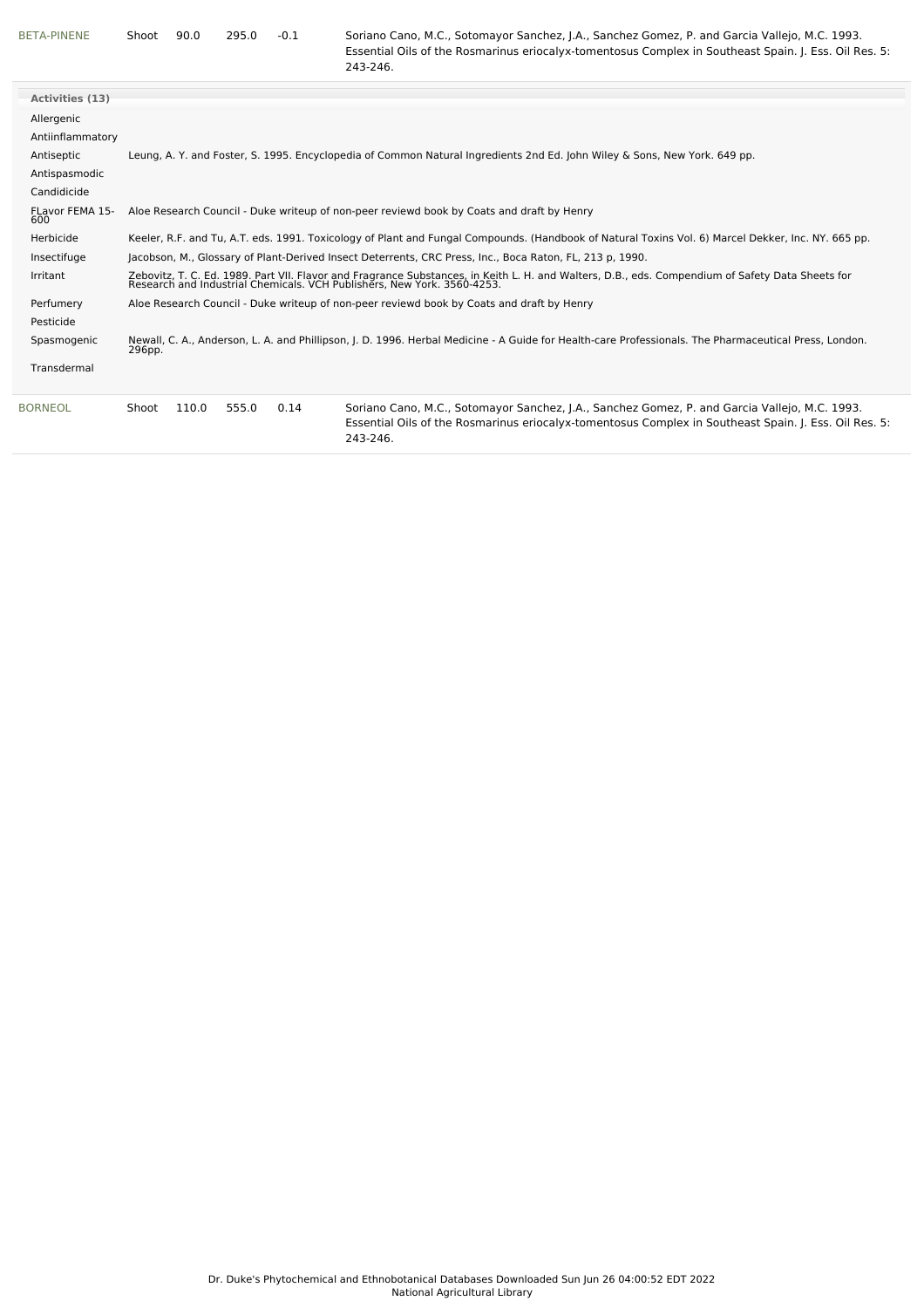| <b>Activities (35)</b>                |                                                                                                                                                                                                                                           |
|---------------------------------------|-------------------------------------------------------------------------------------------------------------------------------------------------------------------------------------------------------------------------------------------|
| (-)-Chronotropic 29<br>ug/ml          | Hansel, R., Keller, K., Rimpler, H., and Schneider, G. eds. 1992. Hager's Handbuch der Pharmazeutischen Praxis, Drogen (A-D), 1209 pp., 1993 (E-O),<br>970 pp., 1994 (P-Z), 1196 pp. Springer-Verlag, Berlin.                             |
| (-)-Inotropic 29 ug/ml                | Hansel, R., Keller, K., Rimpler, H., and Schneider, G. eds. 1992. Hager's Handbuch der Pharmazeutischen Praxis, Drogen (A-D), 1209 pp., 1993 (E-O),<br>970 pp., 1994 (P-Z), 1196 pp. Springer-Verlag, Berlin.                             |
| Allelochemic                          |                                                                                                                                                                                                                                           |
| Analgesic                             |                                                                                                                                                                                                                                           |
| Antiacetylcholine                     | Newall, C. A., Anderson, L. A. and Phillipson, J. D. 1996. Herbal Medicine - A Guide for Health-care Professionals. The Pharmaceutical Press, London.<br>296pp.                                                                           |
| Antibacterial<br>MIC=125-250 ug/ml    |                                                                                                                                                                                                                                           |
| Antibronchitic                        | Jeffery B. Harborne and H. Baxter, eds. 1983. Phytochemical Dictionary. A Handbook of Bioactive Compounds from Plants. Taylor & Frost, London.<br>791 pp.                                                                                 |
| Antiescherichic<br>MIC=125 ug/ml      |                                                                                                                                                                                                                                           |
| Antifeedant                           |                                                                                                                                                                                                                                           |
| Antiinflammatory                      |                                                                                                                                                                                                                                           |
| Antiotitic                            |                                                                                                                                                                                                                                           |
| Antipyretic                           |                                                                                                                                                                                                                                           |
| Antisalmonella<br>$MIC=125$ ug/ml     |                                                                                                                                                                                                                                           |
| Antispasmodic<br>ED50=0.008 mg/ml     |                                                                                                                                                                                                                                           |
| Antistaphylococcic<br>$MIC=250$ ug/ml |                                                                                                                                                                                                                                           |
| Antiyeast MIC=250<br>ug/ml            |                                                                                                                                                                                                                                           |
| CNS-Stimulant                         | List, P.H. and Horhammer, L., Hager's Handbuch der Pharmazeutischen Praxis, Vols. 2-6, Springer-Verlag, Berlin, 1969-1979.                                                                                                                |
| <b>CNS-Toxic</b>                      | Jeffery B. Harborne and H. Baxter, eds. 1983. Phytochemical Dictionary. A Handbook of Bioactive Compounds from Plants. Taylor & Frost, London.<br>791 pp.                                                                                 |
| Candidicide<br>MIC=250 ug/ml          |                                                                                                                                                                                                                                           |
| Choleretic                            |                                                                                                                                                                                                                                           |
| FLavor FEMA<1                         | Aloe Research Council - Duke writeup of non-peer reviewd book by Coats and draft by Henry                                                                                                                                                 |
| Fungicide                             |                                                                                                                                                                                                                                           |
| Hepatoprotective                      |                                                                                                                                                                                                                                           |
| Herbicide IC50=470<br>mМ              | Lydon, J. & Duke, S., The potential of pesticides from plants, pp. 1-41 in Craker, L. & Simon, J., eds, Herbs, Spices & Medicinal Plants: Recent<br>Advances in Botany, Horticulture, & Pharmacology, v. 4, Oryx Press, Phoenix,          |
| Herbicide IC50=470<br>uМ              | Keeler, R.F. and Tu, A.T. eds. 1991. Toxicology of Plant and Fungal Compounds. (Handbook of Natural Toxins Vol. 6) Marcel Dekker, Inc. NY. 665 pp.                                                                                        |
| Inhalant                              | Jeffery B. Harborne and H. Baxter, eds. 1983. Phytochemical Dictionary. A Handbook of Bioactive Compounds from Plants. Taylor & Frost, London.<br>791 pp.                                                                                 |
| Insect-Repellent                      |                                                                                                                                                                                                                                           |
| Insectifuge                           | Jacobson, M., Glossary of Plant-Derived Insect Deterrents, CRC Press, Inc., Boca Raton, FL, 213 p, 1990.                                                                                                                                  |
| Irritant                              | Rinzler, C. A. 1990. The Complete Book of Herbs, Spices and Condiments. Facts on File, New York. 199 pp.                                                                                                                                  |
| Myorelaxant                           | Newall, C. A., Anderson, L. A. and Phillipson, J. D. 1996. Herbal Medicine - A Guide for Health-care Professionals. The Pharmaceutical Press, London.<br>296pp.                                                                           |
| Nematicide MLC=1<br>mg/ml             | Shoyakugaku Zasshi, 44: 183.                                                                                                                                                                                                              |
| Perfumery                             | Jeffery B. Harborne and H. Baxter, eds. 1983. Phytochemical Dictionary. A Handbook of Bioactive Compounds from Plants. Taylor & Frost, London.<br>791 pp.                                                                                 |
| Pesticide                             |                                                                                                                                                                                                                                           |
| Sedative                              | Medline (post 1990 searches filed in my computer)                                                                                                                                                                                         |
| Tranquilizer                          |                                                                                                                                                                                                                                           |
| <b>BORNYL-</b><br><b>ACETATE</b>      | 120.0<br>375.0<br>0.21<br>Soriano Cano, M.C., Sotomayor Sanchez, J.A., Sanchez Gomez, P. and Garcia Vallejo, M.C. 1993.<br>Shoot<br>Essential Oils of the Rosmarinus eriocalyx-tomentosus Complex in Southeast Spain. J. Ess. Oil Res. 5: |

243-246.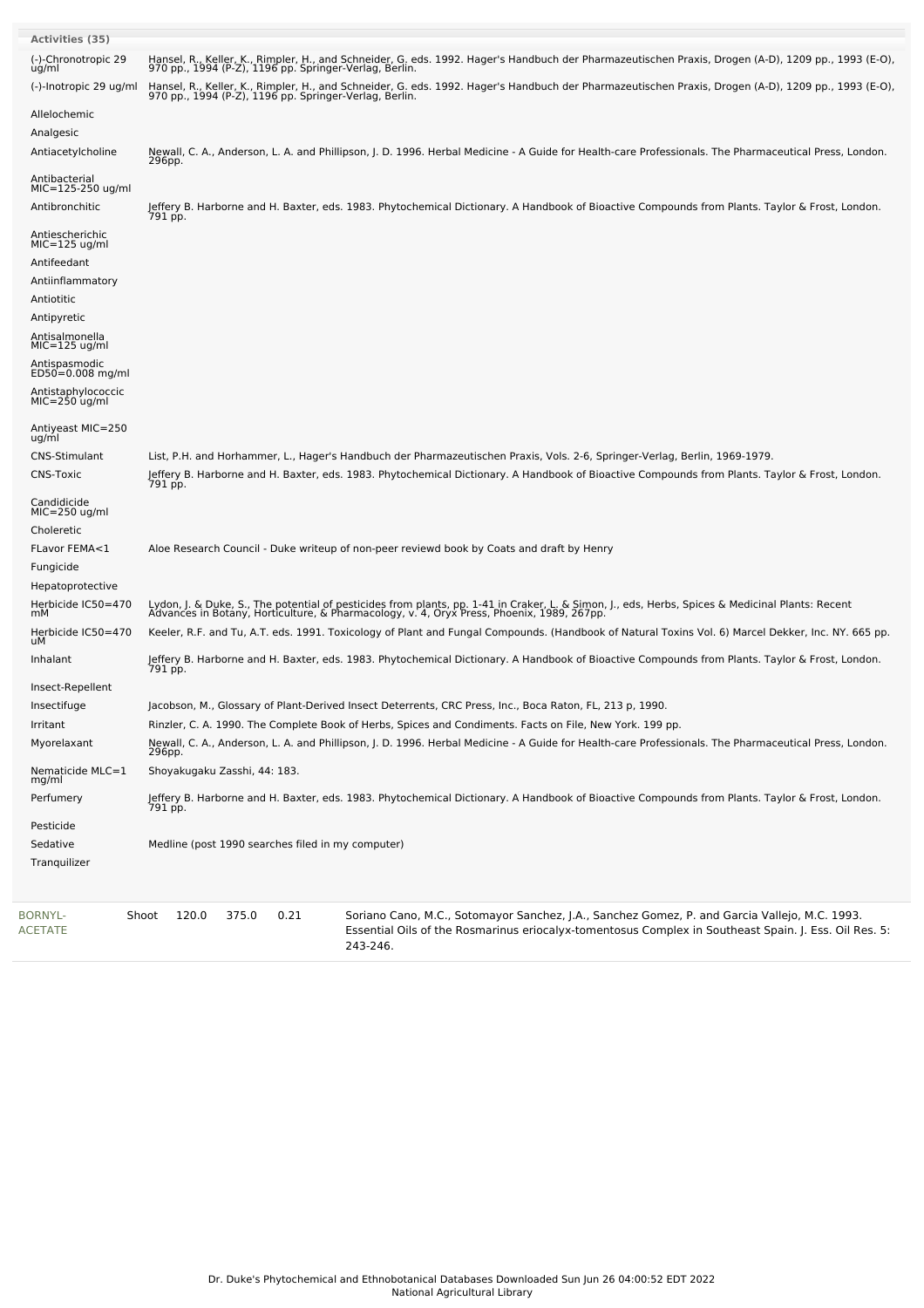| <b>Activities (12)</b>             |                                                                                                                                                                                                                                                                    |
|------------------------------------|--------------------------------------------------------------------------------------------------------------------------------------------------------------------------------------------------------------------------------------------------------------------|
| (-)-Chronotropic 933<br>$n$ / $m$  | Hansel, R., Keller, K., Rimpler, H., and Schneider, G. eds. 1992. Hager's Handbuch der Pharmazeutischen Praxis, Drogen (A-D), 1209 pp., 1993 (E-<br>O), 970 pp., 1994 (P-Z), 1196 pp. Springer-Verlag, Berlin.                                                     |
| (-)-Inotropic 933 nl/ml            | Hansel, R., Keller, K., Rimpler, H., and Schneider, G. eds. 1992. Hager's Handbuch der Pharmazeutischen Praxis, Drogen (A-D), 1209 pp., 1993 (E-<br>O), 970 pp., 1994 (P-Z), 1196 pp. Springer-Verlag, Berlin.                                                     |
| Antibacterial                      | Leung, A. Y. and Foster, S. 1995. Encyclopedia of Common Natural Ingredients 2nd Ed. John Wiley & Sons, New York. 649 pp.                                                                                                                                          |
| Antifeedant                        | Jacobson, M., Glossary of Plant-Derived Insect Deterrents, CRC Press, Inc., Boca Raton, FL, 213 p, 1990.                                                                                                                                                           |
| Antispasmodic<br>$ED50=0.09$ mg/ml | Fitoterapia No.59-1984.                                                                                                                                                                                                                                            |
| Antiviral                          | Leung, A. Y. and Foster, S. 1995. Encyclopedia of Common Natural Ingredients 2nd Ed. John Wiley & Sons, New York. 649 pp.                                                                                                                                          |
| Expectorant                        | Jeffery B. Harborne and H. Baxter, eds. 1983. Phytochemical Dictionary. A Handbook of Bioactive Compounds from Plants. Taylor & Frost, London.<br>791 pp.                                                                                                          |
| FLavor FEMA 70-80                  | Aloe Research Council - Duke writeup of non-peer reviewd book by Coats and draft by Henry                                                                                                                                                                          |
| Insectifuge                        | Blaschek, W., Hansel, R., Keller, K., Reichling, J., Rimpler, H., and Schneider, G. eds. 1998. Hager's Handbuch der Pharmazeutischen Praxis, Auflage Band 2 (A-K), 909 pp., (L-Z), 858 pp. Springer-Verlag, Berlin.                                                |
| Myorelaxant                        | Newall, C. A., Anderson, L. A. and Phillipson, J. D. 1996. Herbal Medicine - A Guide for Health-care Professionals. The Pharmaceutical Press,<br>London. 296pp.                                                                                                    |
| Pesticide                          |                                                                                                                                                                                                                                                                    |
| Sedative                           |                                                                                                                                                                                                                                                                    |
| <b>CAMPHENE</b><br>Shoot           | 590.0<br>960.0<br>$-0.05$<br>Soriano Cano, M.C., Sotomayor Sanchez, J.A., Sanchez Gomez, P. and Garcia Vallejo, M.C. 1993.<br>Essential Oils of the Rosmarinus eriocalyx-tomentosus Complex in Southeast Spain. J. Ess. Oil Res. 5:<br>243-246.                    |
| Activities (9)                     |                                                                                                                                                                                                                                                                    |
| Allelopathic                       | Wright,C.W.(Ed)2002.Medicinal&Aromatic Plants-Industrial Profiles.Artemisia.344pp.Maffei,M.(Ed)2002.Vetiveria.The Genus<br>Vetiveria.Taylor&Francis.NY,NY.191pp.Southwell,I.,Lowe,R.(Eds)1999.Tea Tree.The Genus Melaleuca.Harwood Acad.Pub.Amsterdam,Netherlands. |
| Antilithic?                        | Jeffery B. Harborne and H. Baxter, eds. 1983. Phytochemical Dictionary. A Handbook of Bioactive Compounds from Plants. Taylor & Frost, London.<br>791 pp.                                                                                                          |
| Antioxidant                        | Jim Duke's personal files.                                                                                                                                                                                                                                         |
| Expectorant                        | Hansel, R., Keller, K., Rimpler, H., and Schneider, G. eds. 1992. Hager's Handbuch der Pharmazeutischen Praxis, Drogen (A-D), 1209 pp., 1993 (E-<br>O), 970 pp., 1994 (P-Z), 1196 pp. Springer-Verlag, Berlin.                                                     |
| FLavor FEMA 15-175                 | Aloe Research Council - Duke writeup of non-peer reviewd book by Coats and draft by Henry                                                                                                                                                                          |
| Hypocholesterolemic?               | Jeffery B. Harborne and H. Baxter, eds. 1983. Phytochemical Dictionary. A Handbook of Bioactive Compounds from Plants. Taylor & Frost, London.<br>791 pp.                                                                                                          |
| Insectifuge<br>Pesticide           | Jacobson, M., Glossary of Plant-Derived Insect Deterrents, CRC Press, Inc., Boca Raton, FL, 213 p, 1990.                                                                                                                                                           |
| Spasmogenic                        | Fitoterapia No.59-1984.                                                                                                                                                                                                                                            |
|                                    |                                                                                                                                                                                                                                                                    |
| <b>CAMPHOR</b><br>Shoot            | 2745.0 4455.0<br>Soriano Cano, M.C., Sotomayor Sanchez, J.A., Sanchez Gomez, P. and Garcia Vallejo, M.C. 1993.<br>0.01<br>Essential Oils of the Rosmarinus eriocalyx-tomentosus Complex in Southeast Spain. J. Ess. Oil Res. 5:                                    |
|                                    | 243-246.                                                                                                                                                                                                                                                           |
|                                    |                                                                                                                                                                                                                                                                    |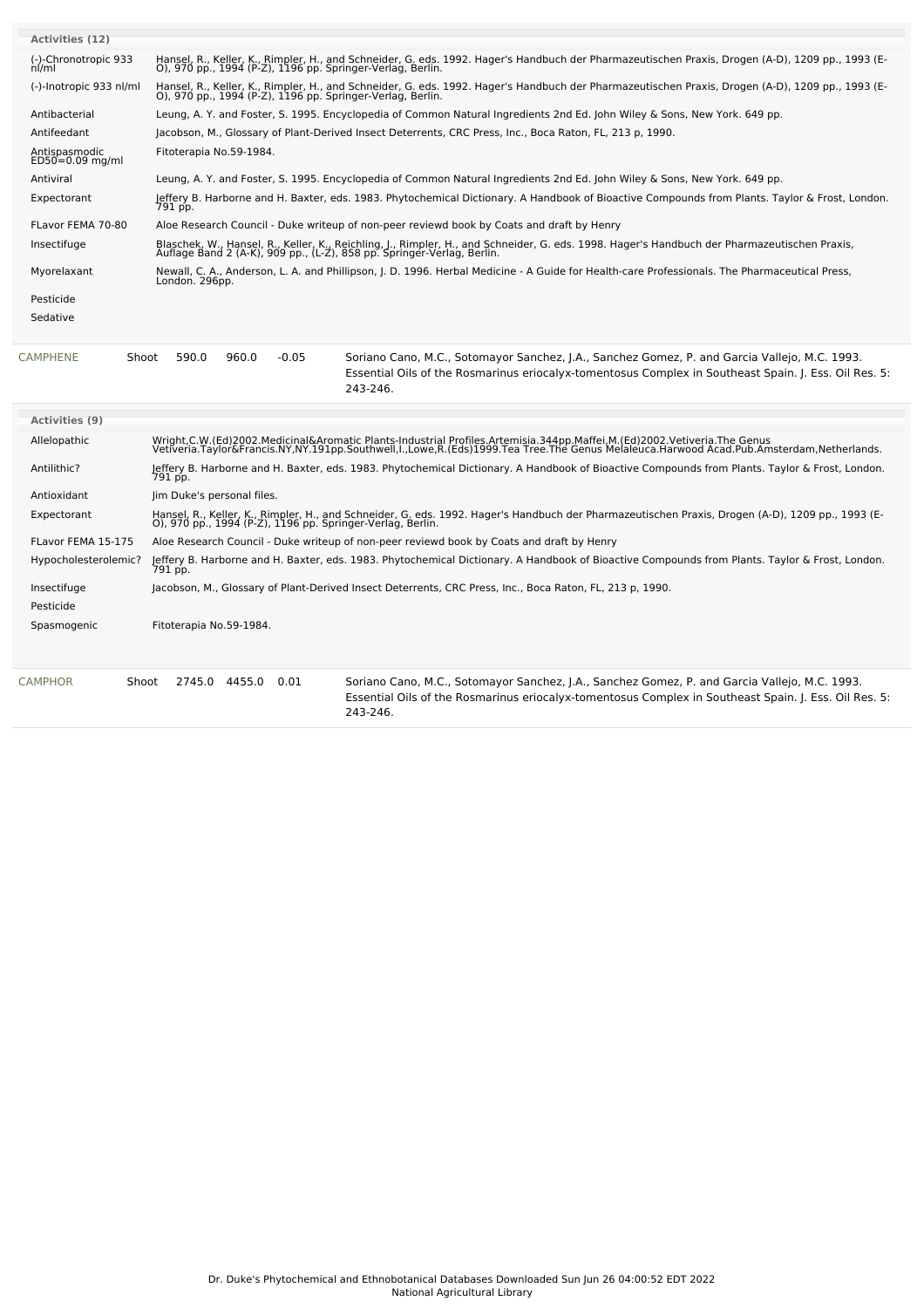| Activities (41)                           |                                                                                                                                                                                                                                                                    |  |  |  |  |  |
|-------------------------------------------|--------------------------------------------------------------------------------------------------------------------------------------------------------------------------------------------------------------------------------------------------------------------|--|--|--|--|--|
| Allelopathic                              |                                                                                                                                                                                                                                                                    |  |  |  |  |  |
| Analgesic                                 |                                                                                                                                                                                                                                                                    |  |  |  |  |  |
| Anesthetic                                |                                                                                                                                                                                                                                                                    |  |  |  |  |  |
| Antiacne                                  | Nigg, H.N. and Seigler, D.S., eds. 1992. Phytochemical Resources for Medicine and Agriculture. Plenum Press, New York. 445 pp.                                                                                                                                     |  |  |  |  |  |
| Antidiarrheic 500<br>ug/ml                | Wealth of India.                                                                                                                                                                                                                                                   |  |  |  |  |  |
| Antidysenteric 500<br>ug/ml               | Wealth of India.                                                                                                                                                                                                                                                   |  |  |  |  |  |
| Antiemetic 100-<br>200 mg man orl         | Huang, K. C. 1993. The Pharmacology of Chinese Herbs. CRC Press, Boca Raton, FL 388 pp.                                                                                                                                                                            |  |  |  |  |  |
| Antifeedant<br>$IC50 = 5,000$ ppm<br>diet | Lydon, J. & Duke, S., The potential of pesticides from plants, pp. 1-41 in Craker, L. & Simon, J., eds, Herbs, Spices & Medicinal Plants: Recent Advances<br>in Botany, Horticulture, & Pharmacology, v. 4, Oryx Press, Phoenix,                                   |  |  |  |  |  |
| Antifibrositic                            | Martindale's 28th                                                                                                                                                                                                                                                  |  |  |  |  |  |
| Antineuralgic                             | Martindale's 28th                                                                                                                                                                                                                                                  |  |  |  |  |  |
| Antipruritic                              | Merck 11th Edition                                                                                                                                                                                                                                                 |  |  |  |  |  |
| Antiseptic                                | Merck 11th Edition                                                                                                                                                                                                                                                 |  |  |  |  |  |
| Antispasmodic<br>ED50=0.075<br>mg/ml      | Fitoterapia No.59-1984.                                                                                                                                                                                                                                            |  |  |  |  |  |
| <b>CNS-Stimulant</b>                      |                                                                                                                                                                                                                                                                    |  |  |  |  |  |
| Cancer-Preventive                         | Stitt, P. A. Why George Should Eat Broccoli. Dougherty Co, Milwaukee, WI, 1990, 399 pp.                                                                                                                                                                            |  |  |  |  |  |
| Carminative                               | Yamamoto, A., Umemori, S., and Muranishi, S. 1993. Absorption Enhancement of Intrapulmonary Administered Insulin by Various Absorption<br>Enhancers and Protease Inhibitors in Rats. J. Pharm. Pharmacol. 46: 14-18, 1994.                                         |  |  |  |  |  |
| Convulsant                                | R.J. Hixtable (Huxtable, R.J. (as T. Max). 1992. This and That:The Essential Pharmacology of Herbs and Spices. Tips 13:15-20 Huxtable, R.J. 1992b. The<br>Myth of Benficent Nature. The Risk of Herbal Preparations. Anns. Intern. Med. 117(2):165-6; Huxtable, R. |  |  |  |  |  |
| Cosmetic                                  | Jeffery B. Harborne and H. Baxter, eds. 1983. Phytochemical Dictionary. A Handbook of Bioactive Compounds from Plants. Taylor & Frost, London.<br>791 pp.                                                                                                          |  |  |  |  |  |
| Counterirritant                           | Martindale's 28th                                                                                                                                                                                                                                                  |  |  |  |  |  |
| Decongestant                              | Nigg, H.N. and Seigler, D.S., eds. 1992. Phytochemical Resources for Medicine and Agriculture. Plenum Press, New York. 445 pp.                                                                                                                                     |  |  |  |  |  |
| Deliriant                                 | Merck 11th Edition                                                                                                                                                                                                                                                 |  |  |  |  |  |
| Ecbolic                                   |                                                                                                                                                                                                                                                                    |  |  |  |  |  |
| Emetic<br>Epileptigenic                   | Newall, C. A., Anderson, L. A. and Phillipson, J. D. 1996. Herbal Medicine - A Guide for Health-care Professionals. The Pharmaceutical Press, London.<br>296pp.                                                                                                    |  |  |  |  |  |
| Expectorant                               | Martindale's 29th                                                                                                                                                                                                                                                  |  |  |  |  |  |
| Fungicide<br>ED50=2.7 mM                  | Keeler, R.F. and Tu, A.T. eds. 1991. Toxicology of Plant and Fungal Compounds. (Handbook of Natural Toxins Vol. 6) Marcel Dekker, Inc. NY. 665 pp.                                                                                                                 |  |  |  |  |  |
| Herbicide<br>$IC50 = 3.3 - 180$ mM        | Lydon, J. & Duke, S., The potential of pesticides from plants, pp. 1-41 in Craker, L. & Simon, J., eds, Herbs, Spices & Medicinal Plants: Recent Advances<br>in Botany, Horticulture, & Pharmacology, v. 4, Oryx Press, Phoenix,                                   |  |  |  |  |  |
| Insect-Repellent                          |                                                                                                                                                                                                                                                                    |  |  |  |  |  |
| Insectifuge                               |                                                                                                                                                                                                                                                                    |  |  |  |  |  |
| Irritant                                  | Jeffery B. Harborne and H. Baxter, eds. 1983. Phytochemical Dictionary. A Handbook of Bioactive Compounds from Plants. Taylor & Frost, London.<br>191 pp.                                                                                                          |  |  |  |  |  |
| mg/ml                                     | Nematicide MLC=1 Shoyakugaku Zasshi, 44: 183.                                                                                                                                                                                                                      |  |  |  |  |  |
| Occuloirritant                            |                                                                                                                                                                                                                                                                    |  |  |  |  |  |
| P450-2B1-Inhibitor<br>$IC50 = 7.89$ uM    |                                                                                                                                                                                                                                                                    |  |  |  |  |  |
| Pesticide                                 |                                                                                                                                                                                                                                                                    |  |  |  |  |  |
| Respirainhibitor                          | Merck 11th Edition                                                                                                                                                                                                                                                 |  |  |  |  |  |
| Respirastimulant<br>Rubefacient           | Huang, K. C. 1993. The Pharmacology of Chinese Herbs. CRC Press, Boca Raton, FL 388 pp.                                                                                                                                                                            |  |  |  |  |  |
| Stimulant                                 | R.J. Hixtable (Huxtable, R.J. (as T. Max). 1992. This and That:The Essential Pharmacology of Herbs and Spices. Tips 13:15-20 Huxtable, R.J. 1992b. The<br>Myth of Benficent Nature. The Risk of Herbal Preparations. Anns. Intern                                  |  |  |  |  |  |
| Transdermal                               |                                                                                                                                                                                                                                                                    |  |  |  |  |  |
| Verrucolytic                              | Nigg, H.N. and Seigler, D.S., eds. 1992. Phytochemical Resources for Medicine and Agriculture. Plenum Press, New York. 445 pp.                                                                                                                                     |  |  |  |  |  |
| Vibriocide 500<br>ug/ml                   | Wealth of India.                                                                                                                                                                                                                                                   |  |  |  |  |  |
|                                           |                                                                                                                                                                                                                                                                    |  |  |  |  |  |
| CARYOPHYLLENE- Shoot<br>OXIDE             | $-0.32$<br>24.0<br>35.0<br>Soriano Cano, M.C., Sotomayor Sanchez, J.A., Sanchez Gomez, P. and Garcia Vallejo, M.C. 1993.<br>Essential Oils of the Rosmarinus eriocalyx-tomentosus Complex in Southeast Spain. J. Ess. Oil Res. 5:<br>243-246.                      |  |  |  |  |  |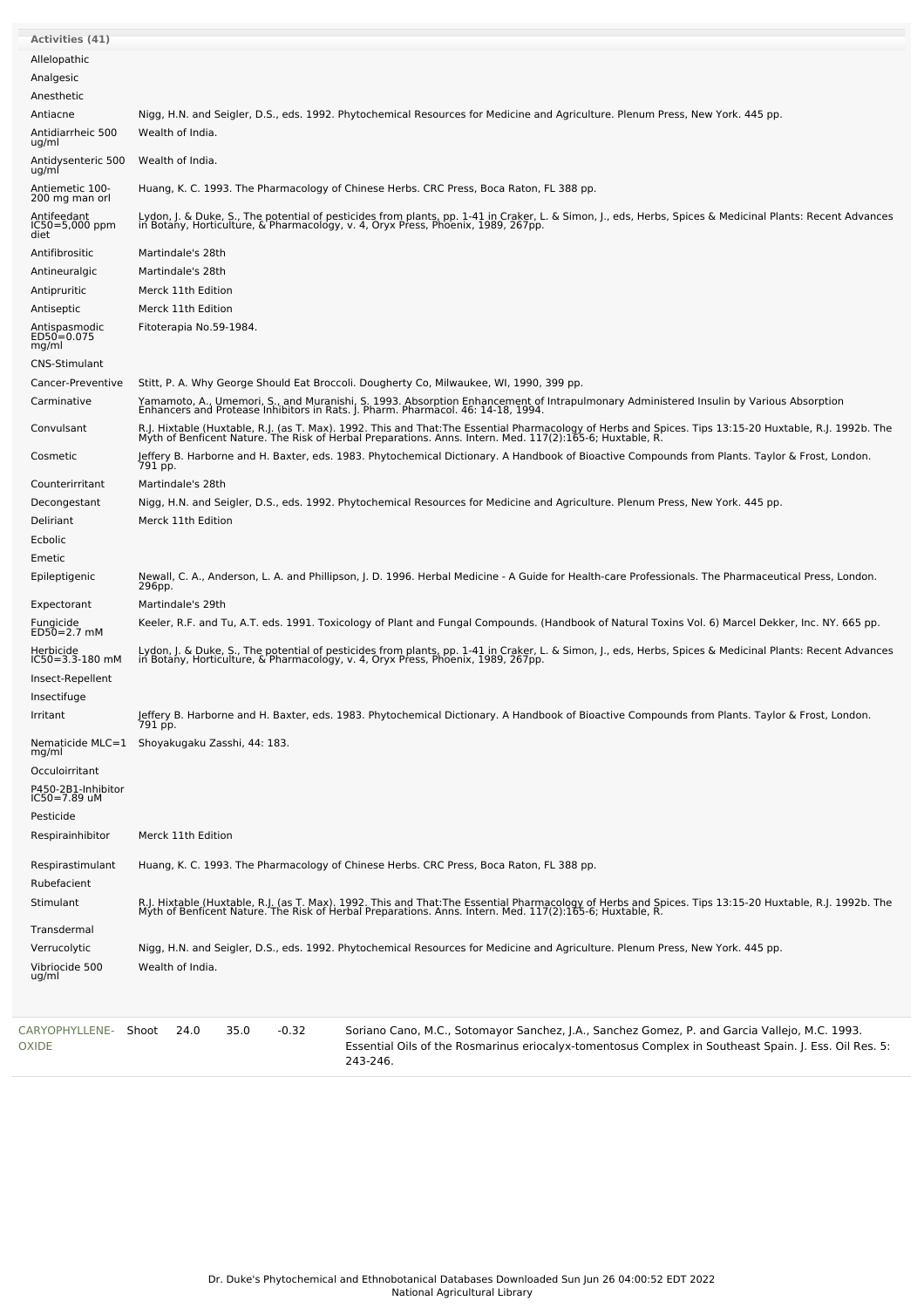| Activities (8)                                                                                              |        |                                                                                                                                                                                                                        |      |                                                                                      |                                                                                                                                                                                                                                                                                                                                    |  |  |  |
|-------------------------------------------------------------------------------------------------------------|--------|------------------------------------------------------------------------------------------------------------------------------------------------------------------------------------------------------------------------|------|--------------------------------------------------------------------------------------|------------------------------------------------------------------------------------------------------------------------------------------------------------------------------------------------------------------------------------------------------------------------------------------------------------------------------------|--|--|--|
| Antiedemic                                                                                                  |        |                                                                                                                                                                                                                        |      |                                                                                      | Shimizu,*M., et al. 1990. Anti-inflammatory Constituents of Topically Applied Crude Drugs. IV.1) Constituents and Anti-inflammatory Effect of<br>Paraguayan Crude Drug 'Alhucema' (Lavandula latifolia Vill.)2). Chem. Pharm. Bul                                                                                                  |  |  |  |
| Antifeedant                                                                                                 |        |                                                                                                                                                                                                                        |      |                                                                                      | Bettarini, F., Borgonovi, G.E., et al. 1991. Antiparasitic Compounds from East African Plants: Isolation and Biological Activity of Anonaine,                                                                                                                                                                                      |  |  |  |
| Antiinflammatory                                                                                            |        |                                                                                                                                                                                                                        |      |                                                                                      | Matricarianol, Canthin-6-One and Caryophyllene Oxide. Insect Sci. Applic. 14(1): 93-99, 1993.<br>Shimizu,*M., et al. 1990. Anti-inflammatory Constituents of Topically Applied Crude Drugs. IV.1) Constituents and Anti-inflammatory Effect of<br>Paraguayan Crude Drug 'Alhucema' (Lavandula latifolia Vill.)2). Chem. Pharm. Bul |  |  |  |
| Antitumor                                                                                                   |        |                                                                                                                                                                                                                        |      |                                                                                      | Zheng, G-Q., Kenney, P.M., and Lam, L.K.T. Sesguiterpenes From Clove (Eugenia caryophyllata) As Potential Anticarcinogenic Agents. Journal of                                                                                                                                                                                      |  |  |  |
| Calcium-Antagonist<br>$ED50 = 32$ uM gpg<br>Fungicide                                                       |        |                                                                                                                                                                                                                        |      | Natural Products 55(7): 999-1003, 1992.                                              |                                                                                                                                                                                                                                                                                                                                    |  |  |  |
| Insecticide                                                                                                 |        |                                                                                                                                                                                                                        |      |                                                                                      | Bettarini, F., Borgonovi, G.E., et al. 1991. Antiparasitic Compounds from East African Plants: Isolation and Biological Activity of Anonaine,<br>Matricarianol, Canthin-6-One and Caryophyllene Oxide. Insect Sci. Applic. 14(1):                                                                                                  |  |  |  |
| Pesticide                                                                                                   |        |                                                                                                                                                                                                                        |      |                                                                                      |                                                                                                                                                                                                                                                                                                                                    |  |  |  |
| DELTA-3-CARENE<br>Shoot                                                                                     | $\sim$ |                                                                                                                                                                                                                        | 0.1  | $-0.31$                                                                              | Soriano Cano, M.C., Sotomayor Sanchez, J.A., Sanchez Gomez, P. and Garcia Vallejo, M.C. 1993.<br>Essential Oils of the Rosmarinus eriocalyx-tomentosus Complex in Southeast Spain. J. Ess. Oil Res. 5:<br>243-246.                                                                                                                 |  |  |  |
| Activities (8)                                                                                              |        |                                                                                                                                                                                                                        |      |                                                                                      |                                                                                                                                                                                                                                                                                                                                    |  |  |  |
| Allergenic?<br>Antibacterial<br>Antiinflammatory ipr<br>Dermatitigenic<br><b>FLavor FEMA</b><br>Insectifuge |        |                                                                                                                                                                                                                        |      | Revista Itiliana Eppos, 12: 5, 1994.<br>Internat. J. Oriental Med. 15(4): 194, 1990+ | Aloe Research Council - Duke writeup of non-peer reviewd book by Coats and draft by Henry<br>Jacobson, M., Glossary of Plant-Derived Insect Deterrents, CRC Press, Inc., Boca Raton, FL, 213 p, 1990.                                                                                                                              |  |  |  |
| Irritant<br>Pesticide                                                                                       |        |                                                                                                                                                                                                                        |      |                                                                                      |                                                                                                                                                                                                                                                                                                                                    |  |  |  |
| DELTA-CADINENE Shoot                                                                                        | $\sim$ |                                                                                                                                                                                                                        | 0.1  | $-0.46$                                                                              | Soriano Cano, M.C., Sotomayor Sanchez, J.A., Sanchez Gomez, P. and Garcia Vallejo, M.C. 1993.<br>Essential Oils of the Rosmarinus eriocalyx-tomentosus Complex in Southeast Spain. J. Ess. Oil Res. 5:<br>243-246.                                                                                                                 |  |  |  |
| Activities (9)                                                                                              |        |                                                                                                                                                                                                                        |      |                                                                                      |                                                                                                                                                                                                                                                                                                                                    |  |  |  |
| Aldose-Reductase-<br>Inhibitor<br>Antiacne                                                                  |        |                                                                                                                                                                                                                        |      |                                                                                      |                                                                                                                                                                                                                                                                                                                                    |  |  |  |
| Antibacterial MIC800<br>ug/ml                                                                               |        | Chem. 41: 1102-1105.                                                                                                                                                                                                   |      |                                                                                      | Muroi, H. and Kubo, I. 1993. Combination Effects of Antibacterial Compounds in Green Tea Flavor against Streptococcus mutans. J. Agric. Food                                                                                                                                                                                       |  |  |  |
| Anticariogenic MIC800<br>ug/ml                                                                              |        | Chem. 41: 1102-1105.                                                                                                                                                                                                   |      |                                                                                      | Muroi, H. and Kubo, I. 1993. Combination Effects of Antibacterial Compounds in Green Tea Flavor against Streptococcus mutans. J. Agric. Food                                                                                                                                                                                       |  |  |  |
| Antistreptococcic<br>Cytochrome-P450-<br>Inducer<br>P450-Inducer<br>Pesticide<br>Testosterone-Inducer       |        |                                                                                                                                                                                                                        |      |                                                                                      |                                                                                                                                                                                                                                                                                                                                    |  |  |  |
| EO                                                                                                          | Shoot  | 8000.0 9900.0                                                                                                                                                                                                          |      | -0.04                                                                                | Soriano Cano, M.C., Sotomayor Sanchez, J.A., Sanchez Gomez, P. and Garcia Vallejo, M.C. 1993.<br>Essential Oils of the Rosmarinus eriocalyx-tomentosus Complex in Southeast Spain. J. Ess. Oil Res. 5:<br>243-246.                                                                                                                 |  |  |  |
| GAMMA-<br><b>TERPINENE</b>                                                                                  | Shoot  | 24.0                                                                                                                                                                                                                   | 80.0 | $-0.34$                                                                              | Soriano Cano, M.C., Sotomayor Sanchez, J.A., Sanchez Gomez, P. and Garcia Vallejo, M.C. 1993.<br>Essential Oils of the Rosmarinus eriocalyx-tomentosus Complex in Southeast Spain. J. Ess. Oil Res. 5:<br>243-246.                                                                                                                 |  |  |  |
| Activities (11)                                                                                             |        |                                                                                                                                                                                                                        |      |                                                                                      |                                                                                                                                                                                                                                                                                                                                    |  |  |  |
| ACE-Inhibitor 100 ug/ml<br>(weak activity)<br>Acaricide<br>Aldose-Reductase-                                |        |                                                                                                                                                                                                                        |      |                                                                                      | Okamura, K., Iwakami, S., Matsunaga, T. 1992. Biological Activity of Monoterpenes from Trees. Toyama-Ken Yakuji Kenkyusho Nenpo, (20): 95-                                                                                                                                                                                         |  |  |  |
| Inhibitor 100 ug/ml<br>Antiacetylcholinesterase                                                             | 101.   |                                                                                                                                                                                                                        |      |                                                                                      |                                                                                                                                                                                                                                                                                                                                    |  |  |  |
| $IC23=1.2$ mM<br>Antifeedant                                                                                |        |                                                                                                                                                                                                                        |      |                                                                                      | Blaschek, W., Hansel, R., Keller, K., Reichling, J., Rimpler, H., and Schneider, G. eds. 1998. Hager's Handbuch der Pharmazeutischen Praxis,<br>Auflage Band 2 (A-K), 909 pp., (L-Z), 858 pp. Springer-Verlag, Berlin.                                                                                                             |  |  |  |
| Antioxidant                                                                                                 |        | Jim Duke's personal files.                                                                                                                                                                                             |      |                                                                                      |                                                                                                                                                                                                                                                                                                                                    |  |  |  |
| FLavor FEMA 1-40                                                                                            |        |                                                                                                                                                                                                                        |      |                                                                                      | Aloe Research Council - Duke writeup of non-peer reviewd book by Coats and draft by Henry                                                                                                                                                                                                                                          |  |  |  |
| Insectifuge                                                                                                 |        | Blaschek, W., Hansel, R., Keller, K., Reichling, J., Rimpler, H., and Schneider, G. eds. 1998. Hager's Handbuch der Pharmazeutischen Praxis,<br>Auflage Band 2 (A-K), 909 pp., (L-Z), 858 pp. Springer-Verlag, Berlin. |      |                                                                                      |                                                                                                                                                                                                                                                                                                                                    |  |  |  |
| Irritant                                                                                                    |        |                                                                                                                                                                                                                        |      |                                                                                      | Zebovitz, T. C. Ed. 1989. Part VII. Flavor and Fragrance Substances, in Keith L. H. and Walters, D.B., eds. Compendium of Safety Data Sheets for<br>Research and Industrial Chemicals. VCH Publishers, New York. 3560-4253.                                                                                                        |  |  |  |
| Perfumery<br>Pesticide                                                                                      |        |                                                                                                                                                                                                                        |      |                                                                                      | Aloe Research Council - Duke writeup of non-peer reviewd book by Coats and draft by Henry                                                                                                                                                                                                                                          |  |  |  |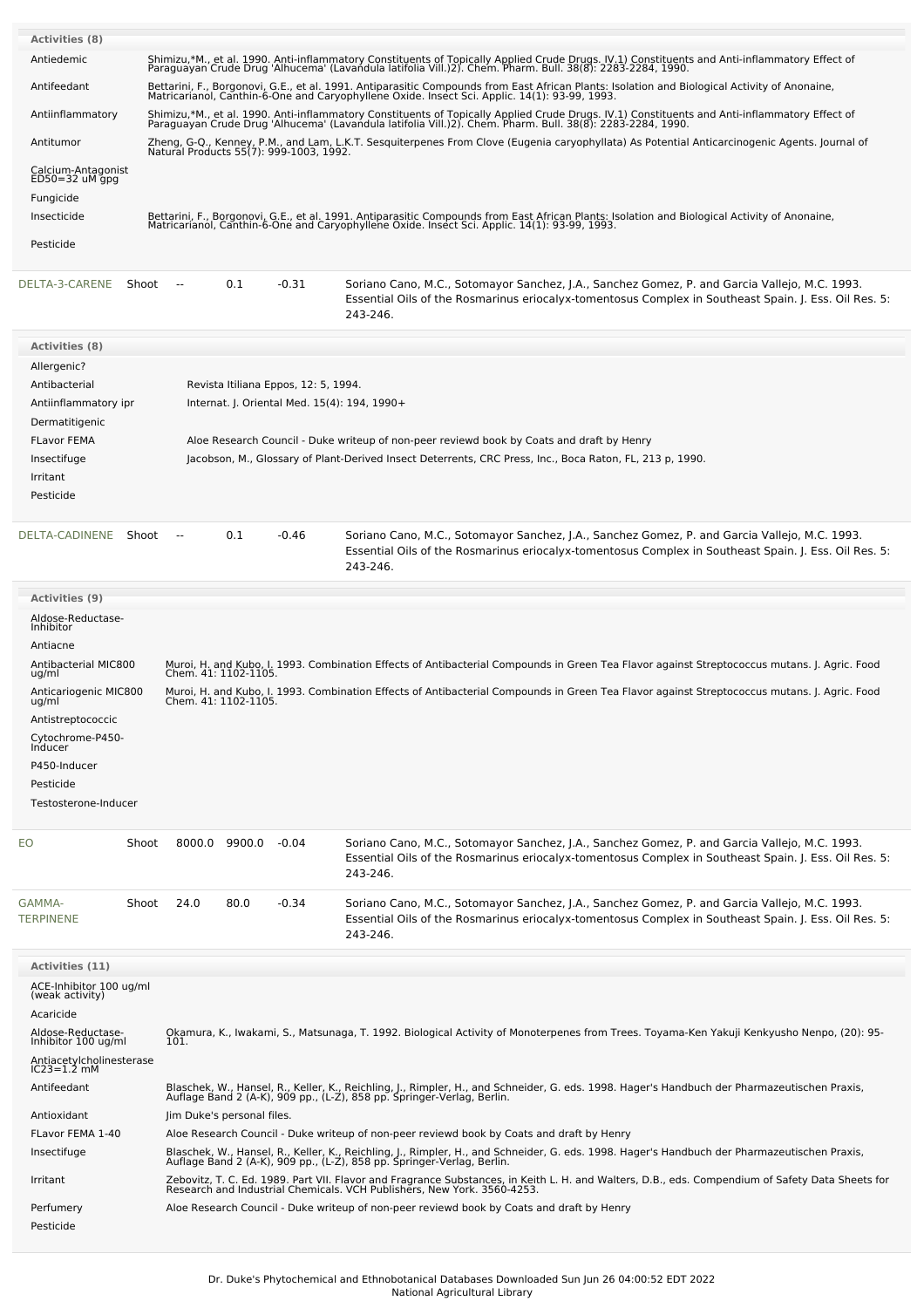| <b>LIMONENE</b> | Shoot | 160.0 | 295.0 | $-0.18$ | Soriano Cano, M.C., Sotomayor Sanchez, J.A., Sanchez Gomez, P. and Garcia Vallejo, M.C. 1993.         |
|-----------------|-------|-------|-------|---------|-------------------------------------------------------------------------------------------------------|
|                 |       |       |       |         | Essential Oils of the Rosmarinus eriocalvx-tomentosus Complex in Southeast Spain. I. Ess. Oil Res. 5: |
|                 |       |       |       |         | 243-246.                                                                                              |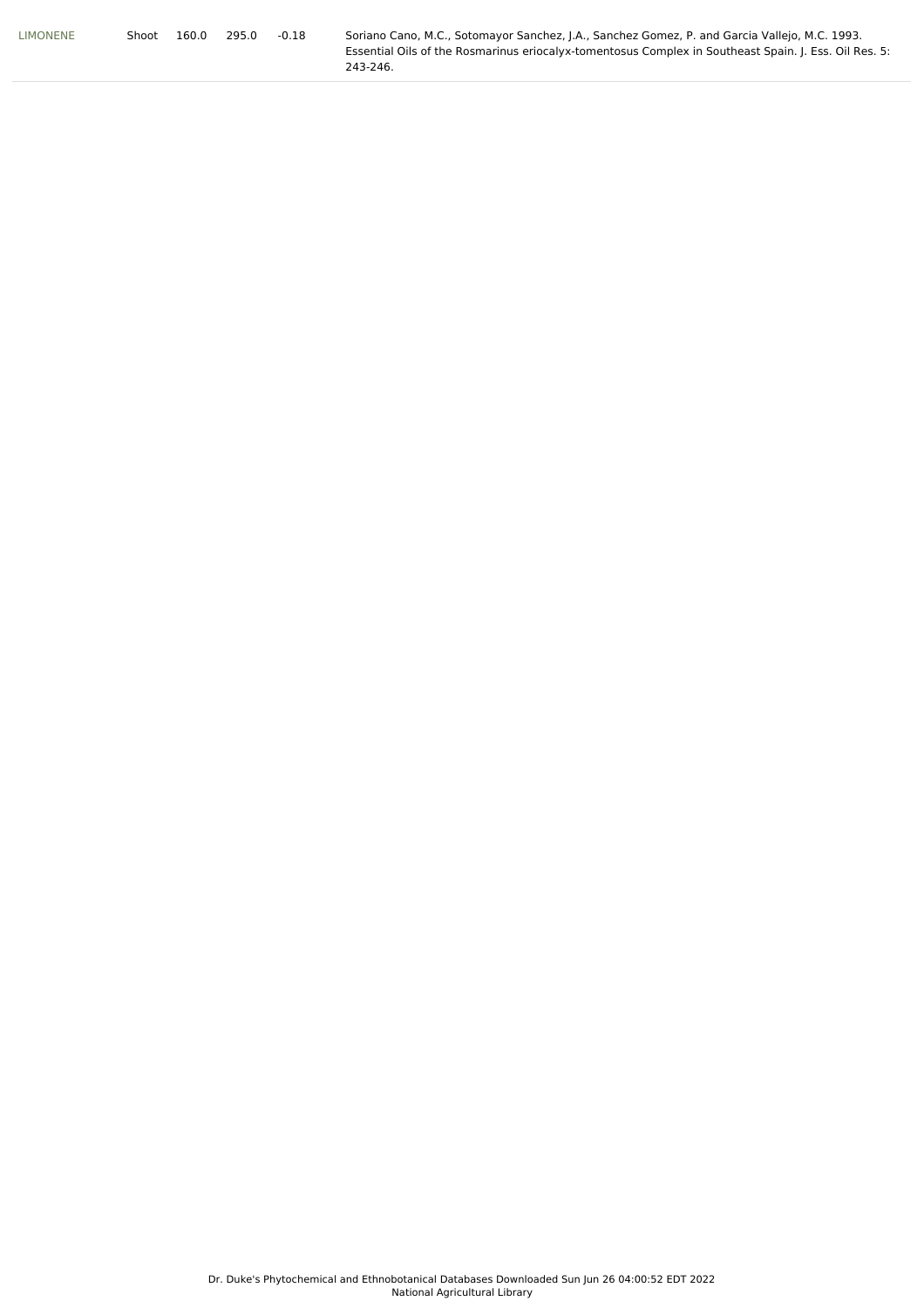| <b>Activities (60)</b>                                |                                                                                                                                                       |
|-------------------------------------------------------|-------------------------------------------------------------------------------------------------------------------------------------------------------|
| AChE-Inhibitor                                        | Grundy, D. L. and Still, C. C., Inhibition of acetylcholinesterases by pulegone-1,2-epoxide, Oest. Biochem. & Physiol., 23,<br>1985, 383-8.           |
| Acaricide LC100=8 uM                                  |                                                                                                                                                       |
| Allelochemic                                          |                                                                                                                                                       |
| Allergenic 1/20th carene                              |                                                                                                                                                       |
| Antiacetylcholinesterase IC22-26=1.2 mM               |                                                                                                                                                       |
| Antiadenomic                                          |                                                                                                                                                       |
| Antialzheimeran?                                      | Grundy, D. L. and Still, C. C., Inhibition of acetylcholinesterases by pulegone-1,2-epoxide, Oest. Biochem. & Physiol., 23,<br>1985, 383-8.           |
| Antiasthmatic                                         |                                                                                                                                                       |
| Antibacterial                                         | Revista Itiliana Eppos, 12: 5, 1994.                                                                                                                  |
| Anticancer                                            |                                                                                                                                                       |
| Antiesophagitic                                       |                                                                                                                                                       |
| Antifeedant                                           |                                                                                                                                                       |
| Antiflu                                               | Economic & Medicinal Plant Research, 5: 195.                                                                                                          |
| Antiinflammatory                                      |                                                                                                                                                       |
| Antilithic                                            |                                                                                                                                                       |
| Antilymphomic                                         |                                                                                                                                                       |
| Antimetastatic (Stomach)                              |                                                                                                                                                       |
| Antimutagenic                                         | Economic & Medicinal Plant Research, 6: 235.                                                                                                          |
| Antiobesity                                           |                                                                                                                                                       |
| Antiseptic                                            |                                                                                                                                                       |
| Antispasmodic ED50=0.197 mg/ml                        | Fitoterapia No.59-1984.                                                                                                                               |
| Antitumor                                             |                                                                                                                                                       |
| Antitumor (Breast)                                    |                                                                                                                                                       |
| Antitumor (Colon)                                     |                                                                                                                                                       |
| Antitumor (Pancreas)                                  |                                                                                                                                                       |
| Antitumor (Prostate)                                  |                                                                                                                                                       |
| Antitumor (Stomach)                                   |                                                                                                                                                       |
| Antiviral                                             |                                                                                                                                                       |
| Apoptotic                                             |                                                                                                                                                       |
| Bronchoprotectant                                     |                                                                                                                                                       |
| Cancer-Preventive                                     | Stitt, P. A. Why George Should Eat Broccoli. Dougherty Co, Milwaukee, WI, 1990, 399 pp.                                                               |
| Candidistat                                           |                                                                                                                                                       |
| Chemopreventive                                       |                                                                                                                                                       |
| Cholesterolytic                                       |                                                                                                                                                       |
| Detoxicant                                            |                                                                                                                                                       |
| Enterocontractant                                     | J. Aromatherapy 4: 22.                                                                                                                                |
| Expectorant                                           |                                                                                                                                                       |
| FLavor                                                |                                                                                                                                                       |
| Fungiphilic                                           | J. Agric. Food Chem. 43: 2283.                                                                                                                        |
| Fungistat                                             |                                                                                                                                                       |
| GST-Inducer                                           |                                                                                                                                                       |
| Herbicide IC50=45 uM                                  | Keeler, R.F. and Tu, A.T. eds. 1991. Toxicology of Plant and Fungal Compounds. (Handbook of Natural Toxins Vol. 6) Marcel<br>Dekker, Inc. NY. 665 pp. |
| Histaminic                                            |                                                                                                                                                       |
| Immunomodulator                                       |                                                                                                                                                       |
| Insecticide 0.37 uM/fly                               |                                                                                                                                                       |
| Insectifuge                                           | Jacobson, M., Glossary of Plant-Derived Insect Deterrents, CRC Press, Inc., Boca Raton, FL, 213 p, 1990.                                              |
| Interleukin-6-Inhibitor                               |                                                                                                                                                       |
| Irritant                                              |                                                                                                                                                       |
| Lipolytic                                             |                                                                                                                                                       |
| Myorelaxant 50 mg/kg                                  |                                                                                                                                                       |
| NO-Genic                                              |                                                                                                                                                       |
| Nematicide IC=100 ug/ml                               | Nigg, H.N. and Seigler, D.S., eds. 1992. Phytochemical Resources for Medicine and Agriculture. Plenum Press, New York. 445<br>pp.                     |
| Ornithine-Decarboxylase-Inhibitor~750<br>mg/kg (diet) |                                                                                                                                                       |
| Ozone-Scavenger                                       |                                                                                                                                                       |
| P450-Inducer                                          |                                                                                                                                                       |
| Peristaltic                                           |                                                                                                                                                       |
| Pesticide                                             |                                                                                                                                                       |
| Photosensitizer                                       | Rinzler, C. A. 1990. The Complete Book of Herbs, Spices and Condiments. Facts on File, New York. 199 pp.                                              |
| Sedative ED=1-32 mg/kg                                | Wagner & Wolff, eds. 1977. New Natural Products (RS164. I56. 176)                                                                                     |
| Transdermal                                           |                                                                                                                                                       |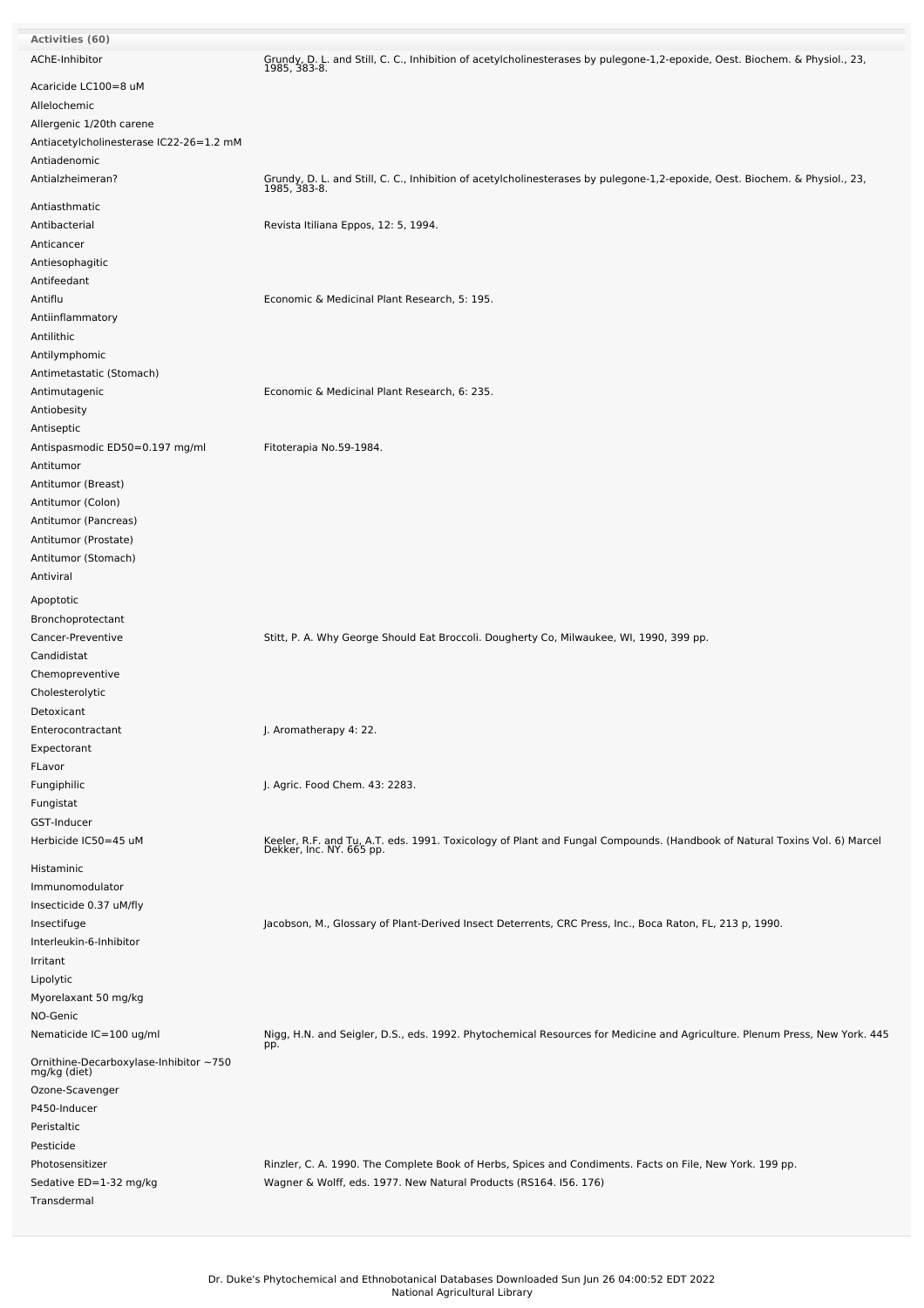| LINALOL                                  | Shoot | 65.0                                                                                                                                                                                                                        | 100.0                                                                                                                               | $-0.2$  | Soriano Cano, M.C., Sotomayor Sanchez, J.A., Sanchez Gomez, P. and Garcia Vallejo, M.C. 1993.<br>Essential Oils of the Rosmarinus eriocalyx-tomentosus Complex in Southeast Spain. J. Ess. Oil Res. 5:<br>243-246.                          |  |  |  |  |  |
|------------------------------------------|-------|-----------------------------------------------------------------------------------------------------------------------------------------------------------------------------------------------------------------------------|-------------------------------------------------------------------------------------------------------------------------------------|---------|---------------------------------------------------------------------------------------------------------------------------------------------------------------------------------------------------------------------------------------------|--|--|--|--|--|
| <b>MYRCENE</b>                           | Shoot | 55.0                                                                                                                                                                                                                        | 80.0                                                                                                                                | $-0.25$ | Soriano Cano, M.C., Sotomayor Sanchez, J.A., Sanchez Gomez, P. and Garcia Vallejo, M.C. 1993.<br>Essential Oils of the Rosmarinus eriocalyx-tomentosus Complex in Southeast Spain. J. Ess. Oil Res. 5:<br>243-246.                          |  |  |  |  |  |
| <b>Activities (22)</b>                   |       |                                                                                                                                                                                                                             |                                                                                                                                     |         |                                                                                                                                                                                                                                             |  |  |  |  |  |
| ACE-Inhibitor 100 ug/ml                  |       |                                                                                                                                                                                                                             |                                                                                                                                     |         |                                                                                                                                                                                                                                             |  |  |  |  |  |
| Aldose-Reductase-<br>Inhibitor 100 ug/ml |       | 101.                                                                                                                                                                                                                        |                                                                                                                                     |         | Okamura, K., Iwakami, S., Matsunaga, T. 1992. Biological Activity of Monoterpenes from Trees. Toyama-Ken Yakuji Kenkyusho Nenpo, (20): 95-                                                                                                  |  |  |  |  |  |
| Allergenic                               |       |                                                                                                                                                                                                                             |                                                                                                                                     |         |                                                                                                                                                                                                                                             |  |  |  |  |  |
| Analgesic<br>Antibacterial               |       |                                                                                                                                                                                                                             |                                                                                                                                     |         | Kauderer, B., Zamith, H., Paumgartten, F.J.R., and Speit, G. Evaluation of the Mutagenicity of B-Myrcene in Mammalian Cells In Vitro.<br>Environmental and Molecular Mutagenesis 18: 28-34, 1991.                                           |  |  |  |  |  |
| Anticonvulsant                           |       |                                                                                                                                                                                                                             |                                                                                                                                     |         |                                                                                                                                                                                                                                             |  |  |  |  |  |
| Antimutagenic                            |       |                                                                                                                                                                                                                             |                                                                                                                                     |         | Kauderer, B., Zamith, H., Paumgartten, F.J.R., and Speit, G. Evaluation of the Mutagenicity of B-Myrcene in Mammalian Cells In Vitro.<br>Environmental and Molecular Mutagenesis 18: 28-34, 1991.                                           |  |  |  |  |  |
| Antinitrosaminic                         |       |                                                                                                                                                                                                                             |                                                                                                                                     |         |                                                                                                                                                                                                                                             |  |  |  |  |  |
| Antinociceptive 10-20<br>mg/kg ipr mus   |       |                                                                                                                                                                                                                             |                                                                                                                                     |         | Rao, V.S.N., Menezes, A.M.S., Viana, G.S.B. 1990. Effect of myrcene on nociception in mice. J. Pharm. Pharmacol. 42: 877-878, 1990.                                                                                                         |  |  |  |  |  |
| Antinociceptive 20-40<br>mg/kg scu mus   |       |                                                                                                                                                                                                                             | Rao, V.S.N., Menezes, A.M.S., Viana, G.S.B. 1990. Effect of myrcene on nociception in mice. J. Pharm. Pharmacol. 42: 877-878, 1990. |         |                                                                                                                                                                                                                                             |  |  |  |  |  |
| Antioxidant                              |       |                                                                                                                                                                                                                             | Jim Duke's personal files.                                                                                                          |         |                                                                                                                                                                                                                                             |  |  |  |  |  |
| Antispasmodic                            |       |                                                                                                                                                                                                                             | Jim Duke's personal files.                                                                                                          |         |                                                                                                                                                                                                                                             |  |  |  |  |  |
| Chemopreventive                          |       |                                                                                                                                                                                                                             |                                                                                                                                     |         | Stitt, P. A. Why George Should Eat Broccoli. Dougherty Co, Milwaukee, WI, 1990, 399 pp.                                                                                                                                                     |  |  |  |  |  |
| FLavor FEMA 0.5-9<br>Fungicide           |       | pp.                                                                                                                                                                                                                         |                                                                                                                                     |         | Aloe Research Council - Duke writeup of non-peer reviewd book by Coats and draft by Henry<br>Keeler, R.F. and Tu, A.T. eds. 1991. Toxicology of Plant and Fungal Compounds. (Handbook of Natural Toxins Vol. 6) Marcel Dekker, Inc. NY. 665 |  |  |  |  |  |
| Hypothermic                              |       |                                                                                                                                                                                                                             |                                                                                                                                     |         |                                                                                                                                                                                                                                             |  |  |  |  |  |
| Insectifuge                              |       |                                                                                                                                                                                                                             |                                                                                                                                     |         |                                                                                                                                                                                                                                             |  |  |  |  |  |
| Irritant                                 |       |                                                                                                                                                                                                                             |                                                                                                                                     |         | Zebovitz, T. C. Ed. 1989. Part VII. Flavor and Fragrance Substances, in Keith L. H. and Walters, D.B., eds. Compendium of Safety Data Sheets for<br>Research and Industrial Chemicals. VCH Publishers, New York. 3560-4253.                 |  |  |  |  |  |
| Myorelaxant 100-200<br>mg/kg             |       |                                                                                                                                                                                                                             |                                                                                                                                     |         |                                                                                                                                                                                                                                             |  |  |  |  |  |
| P450-2B1-Inhibitor<br>$IC50 = 0.14$ uM   |       |                                                                                                                                                                                                                             |                                                                                                                                     |         |                                                                                                                                                                                                                                             |  |  |  |  |  |
| Perfumery                                |       | Jeffery B. Harborne and H. Baxter, eds. 1983. Phytochemical Dictionary. A Handbook of Bioactive Compounds from Plants. Taylor & Frost,<br>Londón. 791 pp.                                                                   |                                                                                                                                     |         |                                                                                                                                                                                                                                             |  |  |  |  |  |
| Pesticide                                |       |                                                                                                                                                                                                                             |                                                                                                                                     |         |                                                                                                                                                                                                                                             |  |  |  |  |  |
| <b>P-CYMENE</b>                          | Shoot | 55.0                                                                                                                                                                                                                        | 210.0                                                                                                                               | $-0.33$ | Soriano Cano, M.C., Sotomayor Sanchez, J.A., Sanchez Gomez, P. and Garcia Vallejo, M.C. 1993.<br>Essential Oils of the Rosmarinus eriocalyx-tomentosus Complex in Southeast Spain. J. Ess. Oil Res. 5:<br>243-246.                          |  |  |  |  |  |
| Activities (16)                          |       |                                                                                                                                                                                                                             |                                                                                                                                     |         |                                                                                                                                                                                                                                             |  |  |  |  |  |
| Analgesic                                |       | Martindale's 28th                                                                                                                                                                                                           |                                                                                                                                     |         |                                                                                                                                                                                                                                             |  |  |  |  |  |
| Antiacetylcholinesterase<br>IC40=1.2 mM  |       |                                                                                                                                                                                                                             |                                                                                                                                     |         |                                                                                                                                                                                                                                             |  |  |  |  |  |
| Antibacillary                            |       |                                                                                                                                                                                                                             |                                                                                                                                     |         |                                                                                                                                                                                                                                             |  |  |  |  |  |
| Antibacterial                            |       |                                                                                                                                                                                                                             |                                                                                                                                     |         |                                                                                                                                                                                                                                             |  |  |  |  |  |
| Antiflu                                  |       |                                                                                                                                                                                                                             |                                                                                                                                     |         |                                                                                                                                                                                                                                             |  |  |  |  |  |
| Antirheumatalgic                         |       | Martindale's 28th                                                                                                                                                                                                           |                                                                                                                                     |         |                                                                                                                                                                                                                                             |  |  |  |  |  |
| Antiviral                                |       |                                                                                                                                                                                                                             |                                                                                                                                     |         |                                                                                                                                                                                                                                             |  |  |  |  |  |
| FLavor FEMA 12-250                       |       | Aloe Research Council - Duke writeup of non-peer reviewd book by Coats and draft by Henry                                                                                                                                   |                                                                                                                                     |         |                                                                                                                                                                                                                                             |  |  |  |  |  |
| Fungicide                                |       | Keeler, R.F. and Tu, A.T. eds. 1991. Toxicology of Plant and Fungal Compounds. (Handbook of Natural Toxins Vol. 6) Marcel Dekker, Inc. NY. 665<br>pp.                                                                       |                                                                                                                                     |         |                                                                                                                                                                                                                                             |  |  |  |  |  |
| Herbicide IC50=50 uM                     |       | pp.                                                                                                                                                                                                                         |                                                                                                                                     |         | Keeler, R.F. and Tu, A.T. eds. 1991. Toxicology of Plant and Fungal Compounds. (Handbook of Natural Toxins Vol. 6) Marcel Dekker, Inc. NY. 665                                                                                              |  |  |  |  |  |
| Insectifuge                              |       | Blaschek, W., Hansel, R., Keller, K., Reichling, J., Rimpler, H., and Schneider, G. eds. 1998. Hager's Handbuch der Pharmazeutischen Praxis,<br>Auflage Band 2 (A-K), 909 pp., (L-Z), 858 pp. Springer-Verlag, Berlin.      |                                                                                                                                     |         |                                                                                                                                                                                                                                             |  |  |  |  |  |
| Irritant                                 |       | Zebovitz, T. C. Ed. 1989. Part VII. Flavor and Fragrance Substances, in Keith L. H. and Walters, D.B., eds. Compendium of Safety Data Sheets for<br>Research and Industrial Chemicals. VCH Publishers, New York. 3560-4253. |                                                                                                                                     |         |                                                                                                                                                                                                                                             |  |  |  |  |  |
| Laxative                                 |       | Zebovitz, T. C. Ed. 1989. Part VII. Flavor and Fragrance Substances, in Keith L. H. and Walters, D.B., eds. Compendium of Safety Data Sheets for<br>Research and Industrial Chemicals. VCH Publishers, New York. 3560-4253. |                                                                                                                                     |         |                                                                                                                                                                                                                                             |  |  |  |  |  |
| Pesticide                                |       |                                                                                                                                                                                                                             |                                                                                                                                     |         |                                                                                                                                                                                                                                             |  |  |  |  |  |
| Sedative                                 |       |                                                                                                                                                                                                                             |                                                                                                                                     |         | Zebovitz, T. C. Ed. 1989. Part VII. Flavor and Fragrance Substances, in Keith L. H. and Walters, D.B., eds. Compendium of Safety Data Sheets for<br>Research and Industrial Chemicals. VCH Publishers, New York. 3560-4253.                 |  |  |  |  |  |
| Trichomonicide<br>LD100=50 ug/ml         |       |                                                                                                                                                                                                                             |                                                                                                                                     |         |                                                                                                                                                                                                                                             |  |  |  |  |  |

[SABINENE](file:///phytochem/chemicals/show/15818) Shoot 0.1 20.0 -0.27 Soriano Cano, M.C., Sotomayor Sanchez, J.A., Sanchez Gomez, P. and Garcia Vallejo, M.C. 1993. Essential Oils of the Rosmarinus eriocalyx-tomentosus Complex in Southeast Spain. J. Ess. Oil Res. 5: 243-246.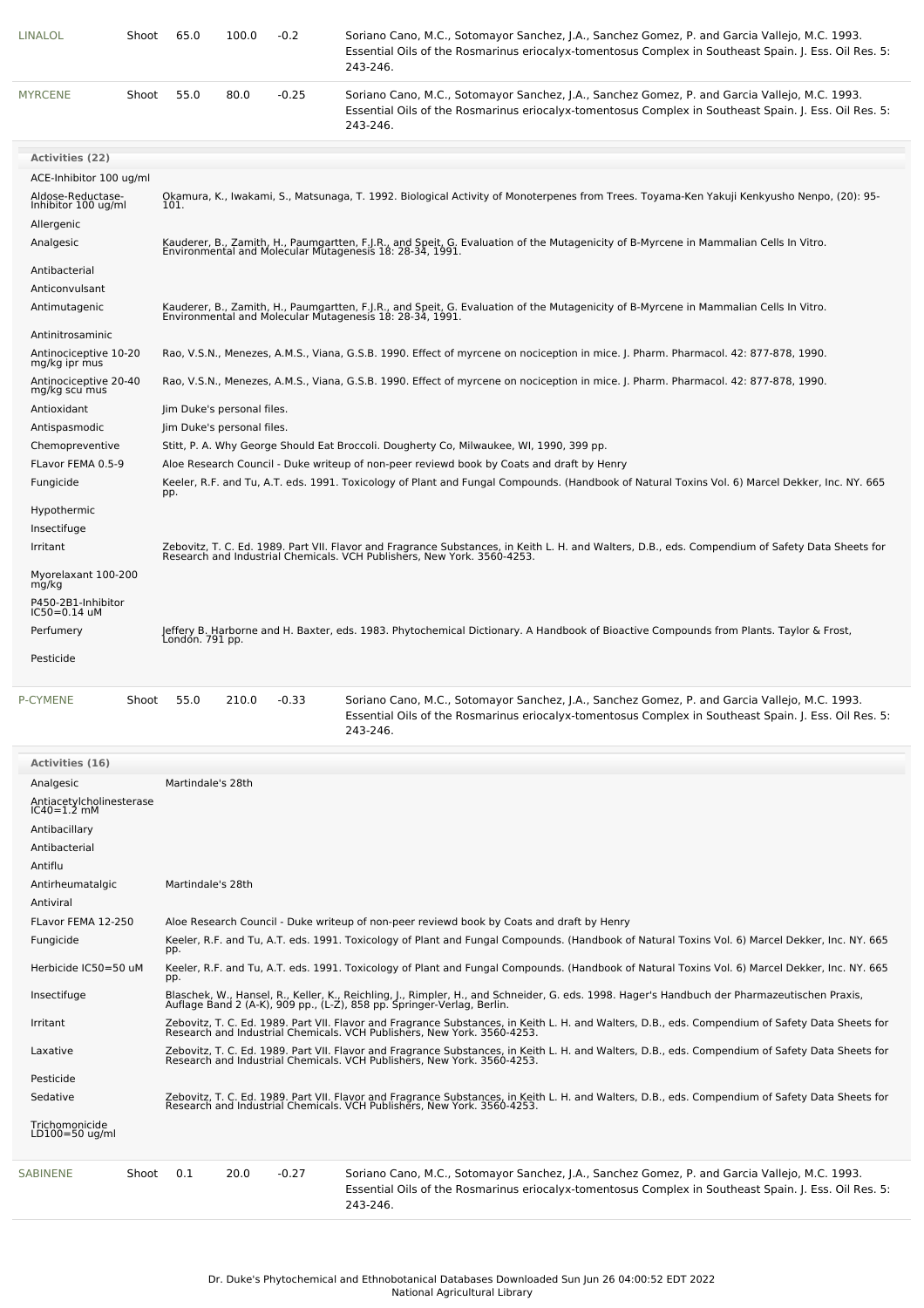| <b>Activities (5)</b>                                                                                                                                                          |                                                                                           |                                                                                                                                                                                                                                                                                                                                                                                           |                              |        |                                                                                                                                                                                                                    |  |  |  |  |  |
|--------------------------------------------------------------------------------------------------------------------------------------------------------------------------------|-------------------------------------------------------------------------------------------|-------------------------------------------------------------------------------------------------------------------------------------------------------------------------------------------------------------------------------------------------------------------------------------------------------------------------------------------------------------------------------------------|------------------------------|--------|--------------------------------------------------------------------------------------------------------------------------------------------------------------------------------------------------------------------|--|--|--|--|--|
| Antibacterial<br>Antihelicobacter<br>Antiseptic                                                                                                                                |                                                                                           |                                                                                                                                                                                                                                                                                                                                                                                           |                              |        |                                                                                                                                                                                                                    |  |  |  |  |  |
| Antiulcer                                                                                                                                                                      |                                                                                           |                                                                                                                                                                                                                                                                                                                                                                                           |                              |        |                                                                                                                                                                                                                    |  |  |  |  |  |
| Perfumery                                                                                                                                                                      |                                                                                           | Aloe Research Council - Duke writeup of non-peer reviewd book by Coats and draft by Henry                                                                                                                                                                                                                                                                                                 |                              |        |                                                                                                                                                                                                                    |  |  |  |  |  |
| TERPINEN-4-OL                                                                                                                                                                  | Shoot                                                                                     | 48.0                                                                                                                                                                                                                                                                                                                                                                                      | 170.0                        | $-0.1$ | Soriano Cano, M.C., Sotomayor Sanchez, J.A., Sanchez Gomez, P. and Garcia Vallejo, M.C. 1993.<br>Essential Oils of the Rosmarinus eriocalyx-tomentosus Complex in Southeast Spain. J. Ess. Oil Res. 5:<br>243-246. |  |  |  |  |  |
| <b>Activities (23)</b>                                                                                                                                                         |                                                                                           |                                                                                                                                                                                                                                                                                                                                                                                           |                              |        |                                                                                                                                                                                                                    |  |  |  |  |  |
| Allelopathic                                                                                                                                                                   |                                                                                           | Wright,C.W.(Ed)2002.Medicinal&Aromatic Plants-Industrial Profiles.Artemisia.344pp.Maffei,M.(Ed)2002.Vetiveria.The Genus<br>Vetiveria.Taylor&Francis.NY,NY.191pp.Southwell,I.,Lowe,R.(Eds)1999.Tea Tree.The Genus Melaleuca.Harwoo<br>Acad.Pub.Amsterdam,Netherlands.                                                                                                                      |                              |        |                                                                                                                                                                                                                    |  |  |  |  |  |
| Antiacetylcholinesterase<br>IC21-24=1.2 mM                                                                                                                                     |                                                                                           |                                                                                                                                                                                                                                                                                                                                                                                           |                              |        |                                                                                                                                                                                                                    |  |  |  |  |  |
| Antiacne                                                                                                                                                                       |                                                                                           |                                                                                                                                                                                                                                                                                                                                                                                           |                              |        |                                                                                                                                                                                                                    |  |  |  |  |  |
| Antiallergic<br>Antiasthmatic                                                                                                                                                  |                                                                                           |                                                                                                                                                                                                                                                                                                                                                                                           |                              |        |                                                                                                                                                                                                                    |  |  |  |  |  |
| Antibacterial                                                                                                                                                                  |                                                                                           | Chin. J. Tuber. Respir. Dis., 4:203, 1982.                                                                                                                                                                                                                                                                                                                                                |                              |        |                                                                                                                                                                                                                    |  |  |  |  |  |
| Antioxidant                                                                                                                                                                    |                                                                                           |                                                                                                                                                                                                                                                                                                                                                                                           |                              |        |                                                                                                                                                                                                                    |  |  |  |  |  |
| Antiseptic                                                                                                                                                                     |                                                                                           |                                                                                                                                                                                                                                                                                                                                                                                           | Flav. & Frag. J. 9: 129.     |        |                                                                                                                                                                                                                    |  |  |  |  |  |
| Antispasmodic                                                                                                                                                                  |                                                                                           |                                                                                                                                                                                                                                                                                                                                                                                           |                              |        |                                                                                                                                                                                                                    |  |  |  |  |  |
| Antitussive                                                                                                                                                                    |                                                                                           |                                                                                                                                                                                                                                                                                                                                                                                           | Chin. J. Tuber. Respir. Dis. |        |                                                                                                                                                                                                                    |  |  |  |  |  |
| Antiulcer                                                                                                                                                                      |                                                                                           |                                                                                                                                                                                                                                                                                                                                                                                           |                              |        |                                                                                                                                                                                                                    |  |  |  |  |  |
| <b>Bacteriostatic</b>                                                                                                                                                          |                                                                                           | Chin. J. Tuber. Respir. Dis.                                                                                                                                                                                                                                                                                                                                                              |                              |        |                                                                                                                                                                                                                    |  |  |  |  |  |
| Diuretic 0.1 ml/rat<br>Fungicide                                                                                                                                               |                                                                                           |                                                                                                                                                                                                                                                                                                                                                                                           |                              |        |                                                                                                                                                                                                                    |  |  |  |  |  |
| Herbicide IC50=200 mM                                                                                                                                                          |                                                                                           |                                                                                                                                                                                                                                                                                                                                                                                           |                              |        |                                                                                                                                                                                                                    |  |  |  |  |  |
| Herbicide IC50=22 uM                                                                                                                                                           |                                                                                           | Lydon, J. & Duke, S., The potential of pesticides from plants, pp. 1-41 in Craker, L. & Simon, J., eds, Herbs, Spices & Medicinal Plants: Recent<br>Advances in Botany, Horticulture, & Pharmacology, v. 4, Oryx Press, Phoenix,<br>Keeler, R.F. and Tu, A.T. eds. 1991. Toxicology of Plant and Fungal Compounds. (Handbook of Natural Toxins Vol. 6) Marcel Dekker, Inc. NY. 665<br>pp. |                              |        |                                                                                                                                                                                                                    |  |  |  |  |  |
| Insectifuge                                                                                                                                                                    |                                                                                           |                                                                                                                                                                                                                                                                                                                                                                                           |                              |        |                                                                                                                                                                                                                    |  |  |  |  |  |
| Irritant                                                                                                                                                                       |                                                                                           | Newall, C. A., Anderson, L. A. and Phillipson, J. D. 1996. Herbal Medicine - A Guide for Health-care Professionals. The Pharmaceutical Press,<br>London. 296pp.                                                                                                                                                                                                                           |                              |        |                                                                                                                                                                                                                    |  |  |  |  |  |
| Nematicide MLC=1<br>mg/ml<br>Pesticide                                                                                                                                         |                                                                                           | Shoyakugaku Zasshi, 44: 183.                                                                                                                                                                                                                                                                                                                                                              |                              |        |                                                                                                                                                                                                                    |  |  |  |  |  |
| Renoirritant                                                                                                                                                                   |                                                                                           | Newall, C. A., Anderson, L. A. and Phillipson, J. D. 1996. Herbal Medicine - A Guide for Health-care Professionals. The Pharmaceutical Press,<br>London. 296pp.                                                                                                                                                                                                                           |                              |        |                                                                                                                                                                                                                    |  |  |  |  |  |
| Spermicide<br>ED100=0.015<br>Vulnerary                                                                                                                                         |                                                                                           |                                                                                                                                                                                                                                                                                                                                                                                           |                              |        | Lawrence Review of Natural Products, Jan-91.                                                                                                                                                                       |  |  |  |  |  |
|                                                                                                                                                                                |                                                                                           |                                                                                                                                                                                                                                                                                                                                                                                           |                              |        |                                                                                                                                                                                                                    |  |  |  |  |  |
| <b>TERPINOLENE</b>                                                                                                                                                             | Shoot                                                                                     | 16.0                                                                                                                                                                                                                                                                                                                                                                                      | 40.0                         | 0.35   | Soriano Cano, M.C., Sotomayor Sanchez, J.A., Sanchez Gomez, P. and Garcia Vallejo, M.C. 1993.<br>Essential Oils of the Rosmarinus eriocalyx-tomentosus Complex in Southeast Spain. J. Ess. Oil Res. 5:<br>243-246. |  |  |  |  |  |
| <b>Activities (9)</b>                                                                                                                                                          |                                                                                           |                                                                                                                                                                                                                                                                                                                                                                                           |                              |        |                                                                                                                                                                                                                    |  |  |  |  |  |
| Allelochemic                                                                                                                                                                   |                                                                                           |                                                                                                                                                                                                                                                                                                                                                                                           |                              |        |                                                                                                                                                                                                                    |  |  |  |  |  |
| Antifeedant<br>Antinitrosaminic                                                                                                                                                |                                                                                           |                                                                                                                                                                                                                                                                                                                                                                                           |                              |        |                                                                                                                                                                                                                    |  |  |  |  |  |
| Antioxidant<br>Deodorant<br>Jeffery B. Harborne and H. Baxter, eds. 1983. Phytochemical Dictionary. A Handbook of Bioactive Compounds from Plants. Taylor & Frost, London. 791 |                                                                                           |                                                                                                                                                                                                                                                                                                                                                                                           |                              |        |                                                                                                                                                                                                                    |  |  |  |  |  |
| pp.                                                                                                                                                                            |                                                                                           |                                                                                                                                                                                                                                                                                                                                                                                           |                              |        |                                                                                                                                                                                                                    |  |  |  |  |  |
| FLavor FEMA 15-<br>60                                                                                                                                                          | Aloe Research Council - Duke writeup of non-peer reviewd book by Coats and draft by Henry |                                                                                                                                                                                                                                                                                                                                                                                           |                              |        |                                                                                                                                                                                                                    |  |  |  |  |  |
| Fungicide<br>Perfumery<br>Pesticide                                                                                                                                            |                                                                                           | Keeler, R.F. and Tu, A.T. eds. 1991. Toxicology of Plant and Fungal Compounds. (Handbook of Natural Toxins Vol. 6) Marcel Dekker, Inc. NY. 665 pp.<br>Aloe Research Council - Duke writeup of non-peer reviewd book by Coats and draft by Henry                                                                                                                                           |                              |        |                                                                                                                                                                                                                    |  |  |  |  |  |
| VERBENONE                                                                                                                                                                      | Shoot                                                                                     | 0.1                                                                                                                                                                                                                                                                                                                                                                                       | 40.0                         | $-0.2$ | Soriano Cano, M.C., Sotomayor Sanchez, J.A., Sanchez Gomez, P. and Garcia Vallejo, M.C. 1993.<br>Essential Oils of the Rosmarinus eriocalyx-tomentosus Complex in Southeast Spain. J. Ess. Oil Res. 5:<br>243-246. |  |  |  |  |  |